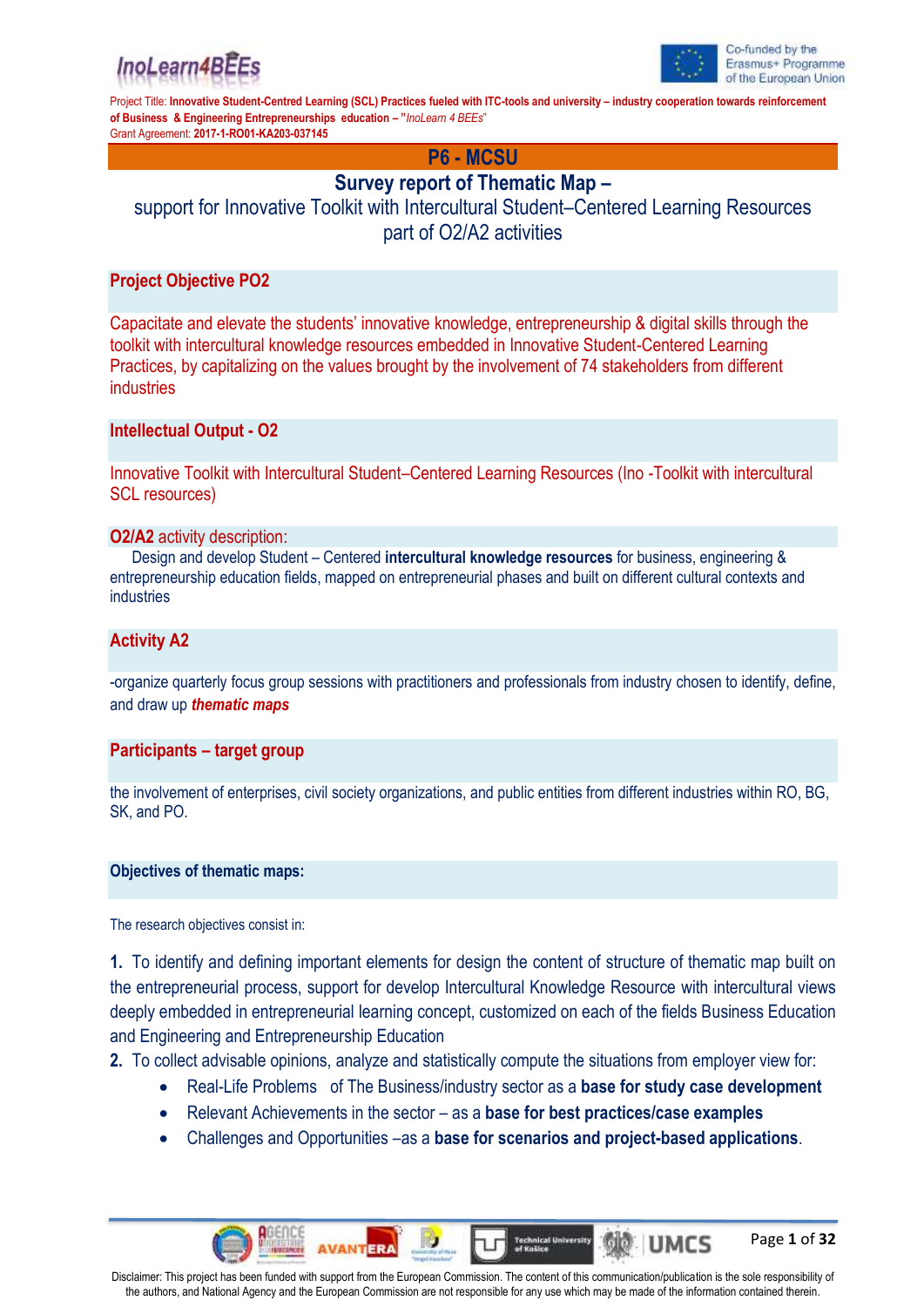



Page **2** of **32**

Project Title: **Innovative Student-Centred Learning (SCL) Practices fueled with ITC-tools and university – industry cooperation towards reinforcement of Business & Engineering Entrepreneurships education – "***InoLearn 4 BEEs*" Grant Agreement: **2017-1-RO01-KA203-037145**

**3.** To deliver a common approach from employers' view related to the Opportunity recognition and idea feasibility, Business model concepts and Enterprise development

### **Participants at statistical research:**

Teachers/researchers and technical from each P1 to P6:

## **1. Methodology for primary research on the target group sample**

The process of collecting relevant employers view was performed during the interval of M9 to M10 months. The method for collecting data was electronic based through the on-line Google Forms at the following address:

- For Romanian industry stakeholders:<https://is.gd/ahuLx8>
- For Bulgarian industry stakeholders: <https://is.gd/7X8ZGu>
- For Slovakian industry stakeholders:<https://is.gd/qY89V9>
- For Polish industry stakeholders: https://is.gd/QiPGKY

The process of collecting practitioners and professionals from industry views targets at least 74 respondents from o businesses from: Banking, ITC, FMCG, Communication /Public relations, Client services and ITC, Business Process Outsourcing (BPO) and Shared Service Center especially in IT/ITC (SSC), Machine-building; Automotive, Oil & Gas, energy, distributions & logistics, R&D, including 13 public administrations and/or governmental entities and 13 from civil society organizations: from RO, from BG, from SK, from PL.

As primary data sources (data obtained directly from the Romanian economic environment), it has been used information collected during the interval M9 to M10 months.

The questionnaire and results analysis, as well as their adaptation, were achieved through the participation of all project partners. They were involved in creating and implementing the questionnaire to ensure quality based on their expertise and experience. The activity manager was P1, who coordinated and assured the creation and implementation of the questionnaire according to the quality manual. At partner level for adapting to local specifics, decisions were taken by each partner's Local Project Meetings partner (LPM) partner. Each project partner used local utility to implement communication with practitioners and professionals.

The following steps for creating the questionnaire are described below:

#### **1.1 Specifying desired information and research objectives**

The identification of the information and objectives was performed by extracting them from the general purpose of the project and from PO2, based on

- to design the content of digital teaching modules with intercultural views deeply embedded in entrepreneurial learning concept, customized on each of the fields in BEE education

- to define, articulate and harmonize the personalized knowledge resources based on capturing the needs and learning expectations of local businesses, labour market, and civil society sectors from RO, BG, SK, and PO cultures.

**1.2 Establish the method of data collection** and elaboration of questions: content, type, quality, order, premodification.

It has been decided that the best way to collect valuable information is through the questionnaire. Other options included, face-to-face interviews and e-mail. Each method has advantages and disadvantages and has been analyzed against the level of quality, the number of respondents to reach, the degree of complexity, the availability of the participation of the respondents and the available staff.

#### **1.3 Design the physical characteristics of the questionnaire**

**AVANTERA** 

Disclaimer: This project has been funded with support from the European Commission. The content of this communication/publication is the sole responsibility of the authors, and National Agency and the European Commission are not responsible for any use which may be made of the information contained therein.

610

**UMCS** 

**Technical University**<br>of Košice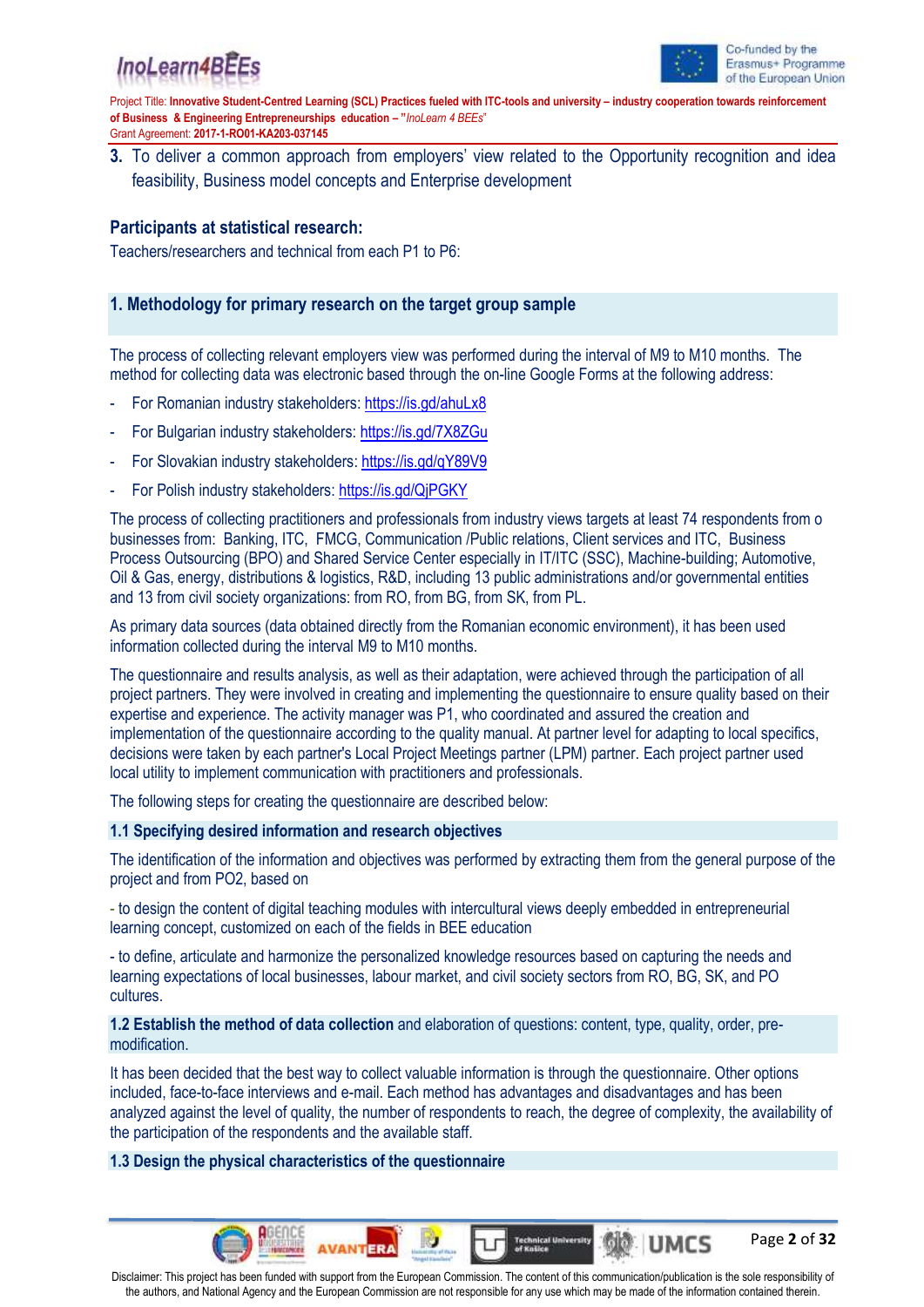



Page **3** of **32**

Project Title: Innovative Student-Centred Learning (SCL) Practices fueled with ITC-tools and university - industry cooperation towards reinforcement **of Business & Engineering Entrepreneurships education – "***InoLearn 4 BEEs*" Grant Agreement: **2017-1-RO01-KA203-037145**

We have analyzed the variants of questions: structured, unstructured, or a combination of the two. The difficulty with unstructured ones lies in the weight of the analysis of the answers and their structuring in a worksheet. For precision of results and ease of completing the questionnaire, it was proposed and decided to use the partially structured questions in order to alleviate the disadvantages of both variants.

#### **1.4 Approval of the questionnaire**

At the end of the structure of the questionnaire, the quality team analyzed and concluded that it responds to the objectives originally proposed.

#### **1.5 Preparing the final version and translating the questionnaire**

At this stage each leader from the partner and his team adapted to local needs and translated the questions.

The research unit was a company/association/public institution or a foundation/small enterprise unit. The survey unit was the employed that provided the information. The information obtained is relevant and gives an image of real-life problems of the business/ sector, relevant achievements in the sector and challenges and opportunities in order to create base for **study case development, best practices/case examples, scenarios and project-based applications.**

#### **2. Research Variables**

The research variables were built on target group profile to coherently embrace the characteristics, perceptions and expectations for practitioners and/ or professionals from company, as follow:

#### **Practitioners and/ or professionals from company**

The research variables aim at analyzing the views of employees on the real needs of the sector, the relevant challenges in the sector, the opportunities offered by the domain and the collection of practical proposals feasible for the implementation of these concepts in reality, which have been divided into four categories:

#### **2.1 Profile of company**

Company profile aims to analyze certain demographic characterizes such as: type of company (private and/or public), the operating industry sector, size (in umber of employees) and the level of the job for those who responded. The basic variables in this case it was:

- *Type of company*
- *• The domain of the activity*
- *• Number of employee in organization*
- *• The level of the job*

#### **2.2. Real-Life Problems of the business/ industry sector**

**AVANTERA** 

Research on real-life problems aims to capturing the real needs, enrich teaching, improve learning experience to contribute at students' skills in a competitive market and support learning expectation of local business, labour market and civil society from RO, BG, SK, PL cultures.

• *Business failure perceptions* – aims to identify the principal elements that contribute to business failure

• *Barriers for starting new business* - which are the main barriers that can prevent future graduates from starting a business

• *Factors with negatively impact* - which are the main factors that can prevent future graduates from starting a business

• *Reliable solutions for overcome the development problems* - which are and how they can find viable solutions to overcome development problems

Disclaimer: This project has been funded with support from the European Commission. The content of this communication/publication is the sole responsibility of the authors, and National Agency and the European Commission are not responsible for any use which may be made of the information contained therein.

616

**UMCS** 

**Technical University**<br>of Knifes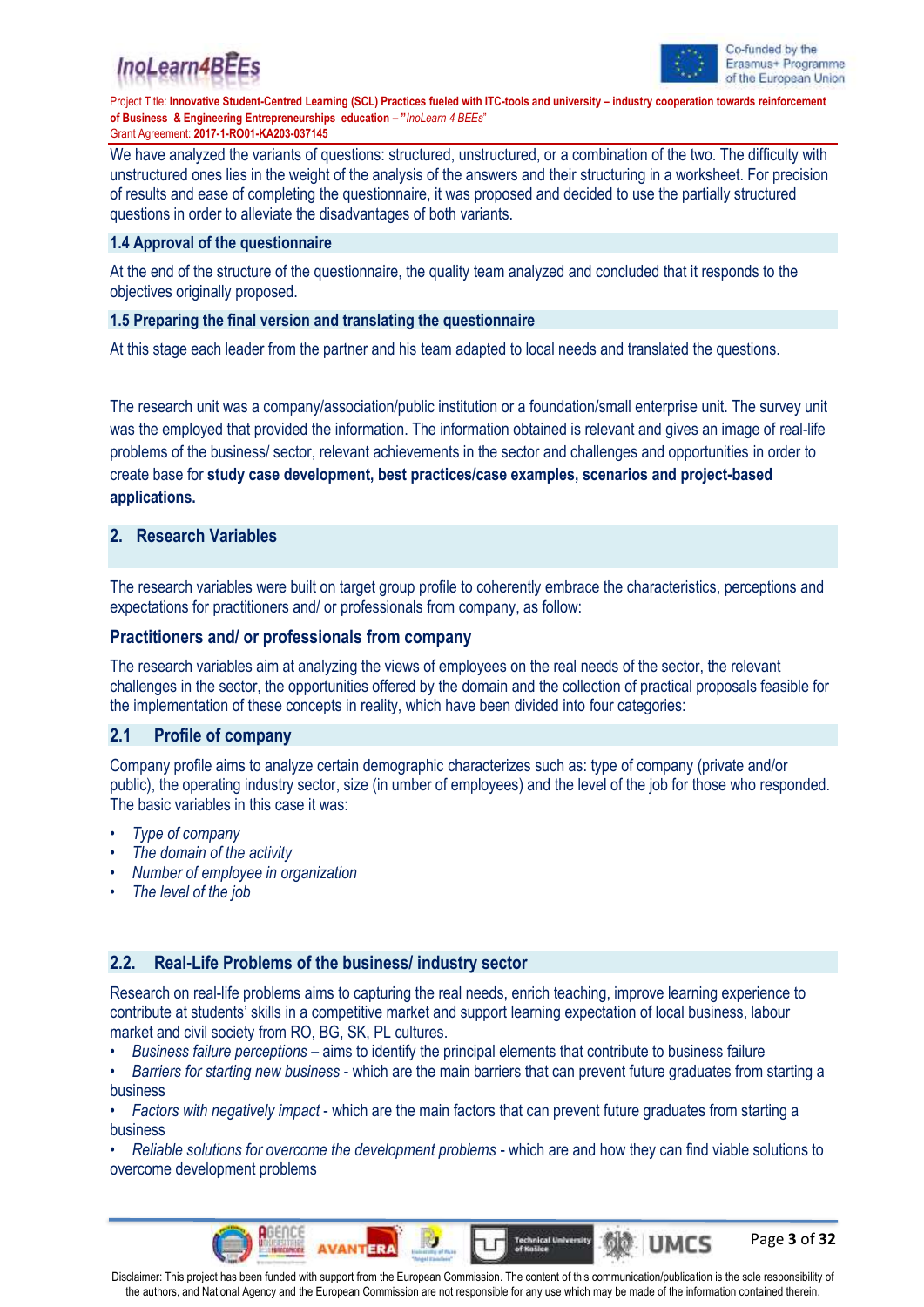

Page **4** of **32**

Project Title: **Innovative Student-Centred Learning (SCL) Practices fueled with ITC-tools and university – industry cooperation towards reinforcement of Business & Engineering Entrepreneurships education – "***InoLearn 4 BEEs*" Grant Agreement: **2017-1-RO01-KA203-037145**

#### **2.3 Relevant Achievements in the sector**

Research on relevant industry achievements aims to gather from industry practitioners where more business-related investment has been made by companies, focusing on them reinforces students' ability to make appropriate decisions for their professional careers.

- *Investment level in company in last two year* the level of agreement is identified for more proposals for sectors where investments can be made
- *Introducing and using innovation* identify the agreement or disagreement for more proposals of types of areas where innovation can be brought

#### **2.4 Challenges and Opportunities**

Research on challenges and opportunities aims to identify future development drivers and levels for applying them. In this way HE institutions are accountable for equipping graduates with smart digital skills, creative thinking, problem solving through innovate and use new technologies, because 50% of European population has lacking basis in this domains.

- *Important development drivers for company –* base on important identified development drivers is being watched level of importance
- *• Relevance of factors for possible barriers –* base on important identified possible barriers is being watched level of importance
- *• Main actions for development -* base on important identified actions for development the three most important are noted
- *• Young HE graduates attitudes related to the job* by selecting the most important attitudes it is intended to mark their level of importance
- *• Satisfaction level related to the young HE graduates attitudes at work -* by selecting the most important attitudes of young He graduates it is intended to mark their satisfaction level of importance
- *• Satisfaction level related to the young HE graduates skills at work* by selecting the most important skills of young He graduates it is intended to mark their satisfaction level of importance
- *• Importance of criteria's for hiring a young HE -* by selecting the most important criteria on hiring graduates it is intended to mark their level of importance

### **3. Target group/ Sample Description -** *Practitioners and/ or professionals from company*

The research was conducted on a sample of 96 de respondents, industry involved in developing, testing and validating knowledge resources for e-leaning experiences: Banking, ITC, FMCG, Communication /Public relations, Client services and ITC; Business Process Outsourcing (BPO) and Shared Service Center especially in IT/ITC (SSC), Machine-building; Automotive ; Oil & Gas, energy, distributions & logistics, R&D, association/ public institution or a foundation varying in size from less than 10 to more than 250 employees.

The minimum sample size respects the value established in the application of the InnoLearn4BEEs project (**minimum 74 respondents: 48 businesses, 13 civil society organizations, 13 public administrations**). We would have wanted to have a much larger sample. It was difficult to convince a large number of practitioners to participate. Possible reasons for this attitude might be:

fear to make public their position (although we guaranteed anonymity).

**AVANTERA** 

610

**UMCS** 

**Technical University**<br>of Kniles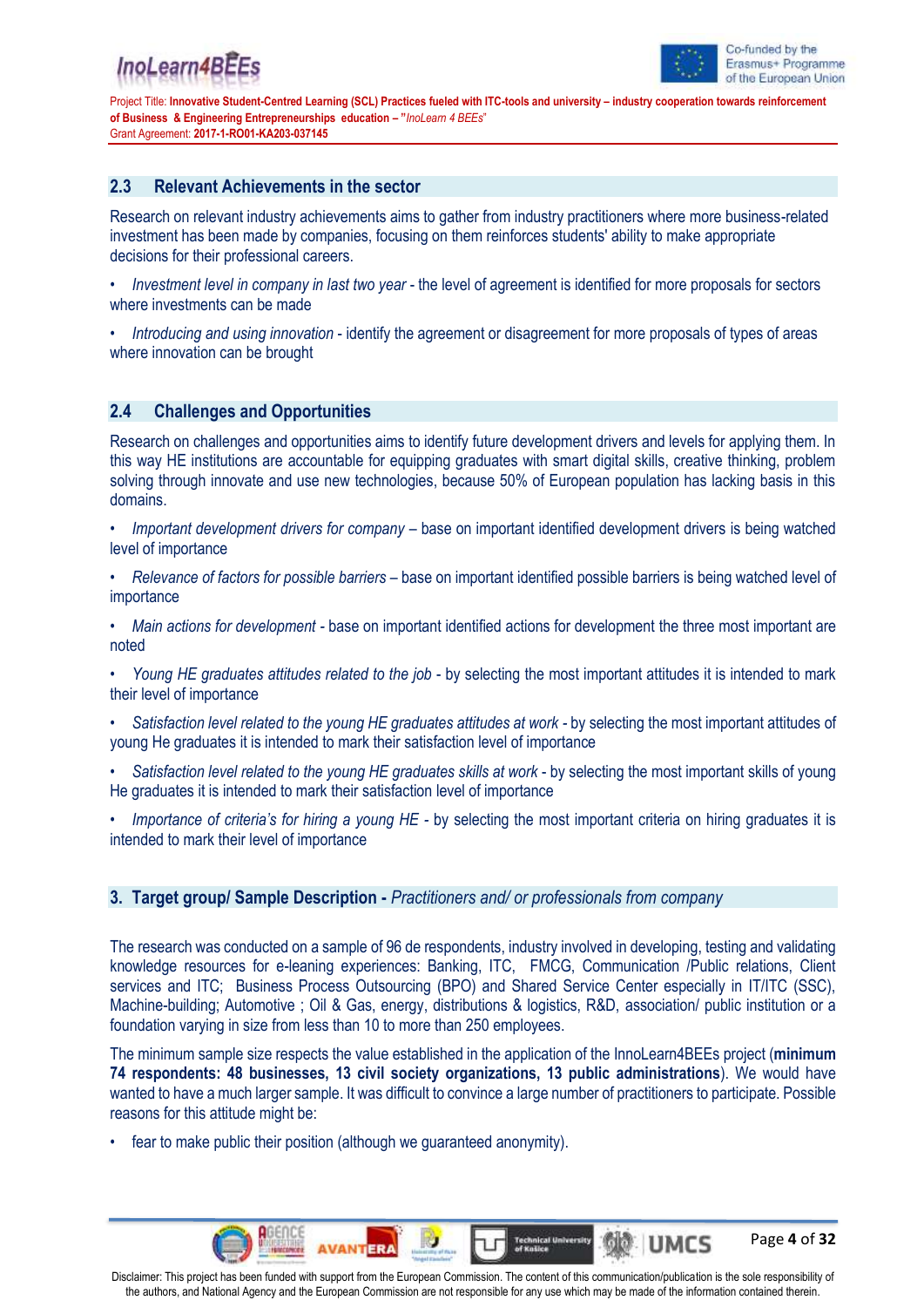



Page **5** of **32**

Project Title: Innovative Student-Centred Learning (SCL) Practices fueled with ITC-tools and university - industry cooperation towards reinforcement **of Business & Engineering Entrepreneurships education – "***InoLearn 4 BEEs*" Grant Agreement: **2017-1-RO01-KA203-037145**

• hesitation to admit they ignore this field, although we included in the questionnaire clarifying definitions/explanations of the concepts used.

- lack of time, although the questionnaire may by be completed in under 15 minutes.
- lack of interest.

Information gathering was done in online questionnaire define as a Google Form, accessed through the site https://www.inolearn4bees.org.

The results from the first panel defining profile of respondents show the profile of Romanian Practitioners from the company/ association/ public institution or a foundation/small enterprise unit participating in the project survey.

These were for each partner country respondents.

#### **Practitioners / Professionals from** *Poland* **company**

The study targeted Polish Practitioners with **13** respondents filling in the questionnaires.

#### **3.1** The questionnaire respondents are classified in **type of company**

- a) A local enterprise  $(SME) = 6 (46\%).$
- b) A professional association =  $2(15\%)$ ,
- c) Civil society organization = 2 (15%) and
- d) Governmental entity = 3 (23%).



- c) Machine building  $= 1 (8\%)$
- d) Local government =  $1 (8%)$

AGENCI

**AVANTERA** 

Disclaimer: This project has been funded with support from the European Commission. The content of this communication/publication is the sole responsibility of the authors, and National Agency and the European Commission are not responsible for any use which may be made of the information contained therein.

**GIO** 

**IUMCS** 

**Technical University**<br>of Knšice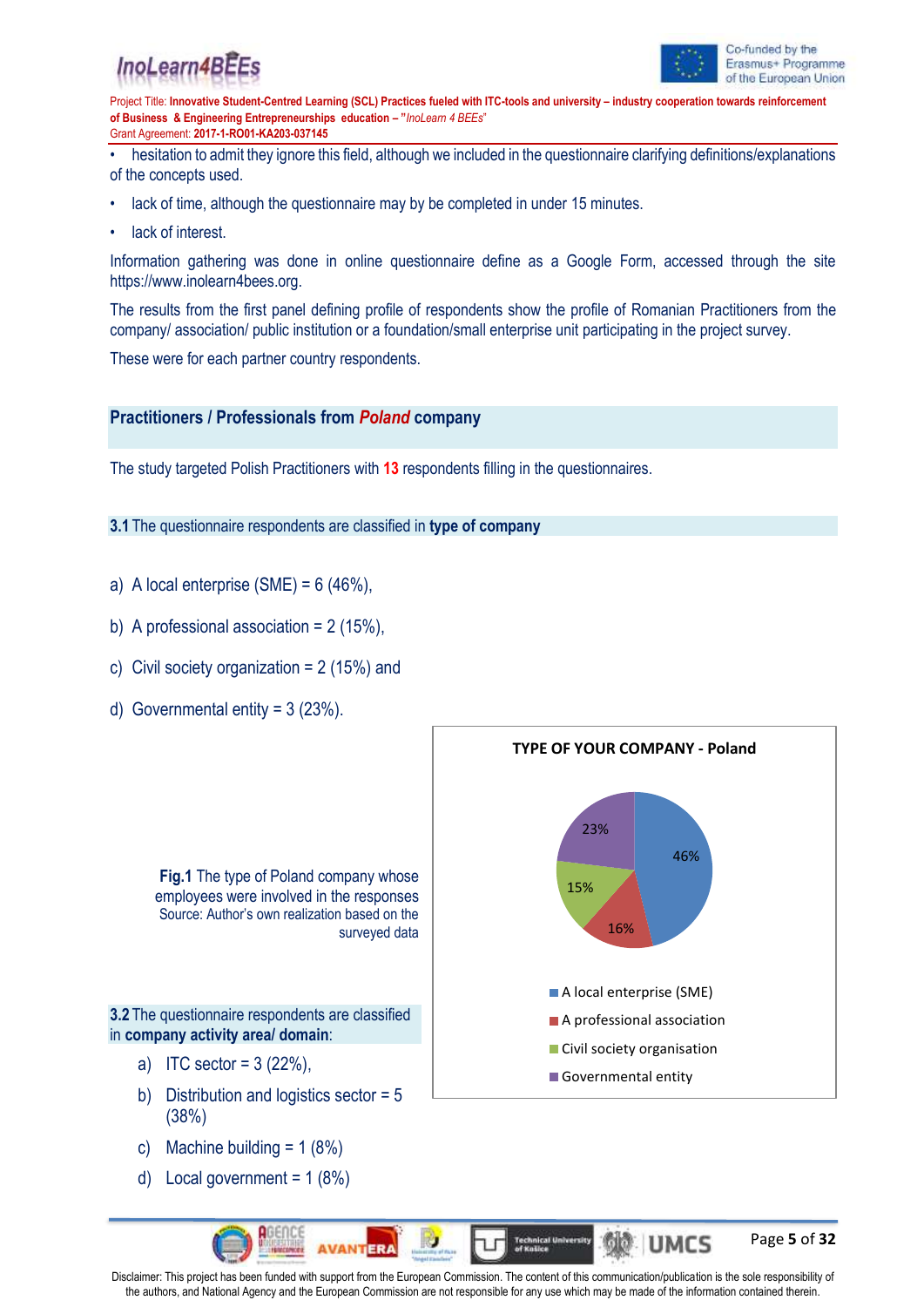



Page **6** of **32**

Project Title: **Innovative Student-Centred Learning (SCL) Practices fueled with ITC-tools and university – industry cooperation towards reinforcement of Business & Engineering Entrepreneurships education – "***InoLearn 4 BEEs*" Grant Agreement: **2017-1-RO01-KA203-037145**

- e) Taxes and control =  $1(8%)$
- f) Foundation for regional development (supporting startups and SMEs) = 1 (8%)
- g) Communication and/or public relations = 1 (8%)



**Fig.2** The domain activity of Poland company whose employees were involved in the responses Source: Author's own realization based on the surveyed data

**3.3** The questionnaire respondents are classified in **the number of employees/ company**

- Less than 10 employees =4 (31%)
- Between 11-50 employees =  $1(8%)$
- Between 51-250 employees =  $3(23%)$
- Greater than 250 employees = 5 (38%)

AGENCI

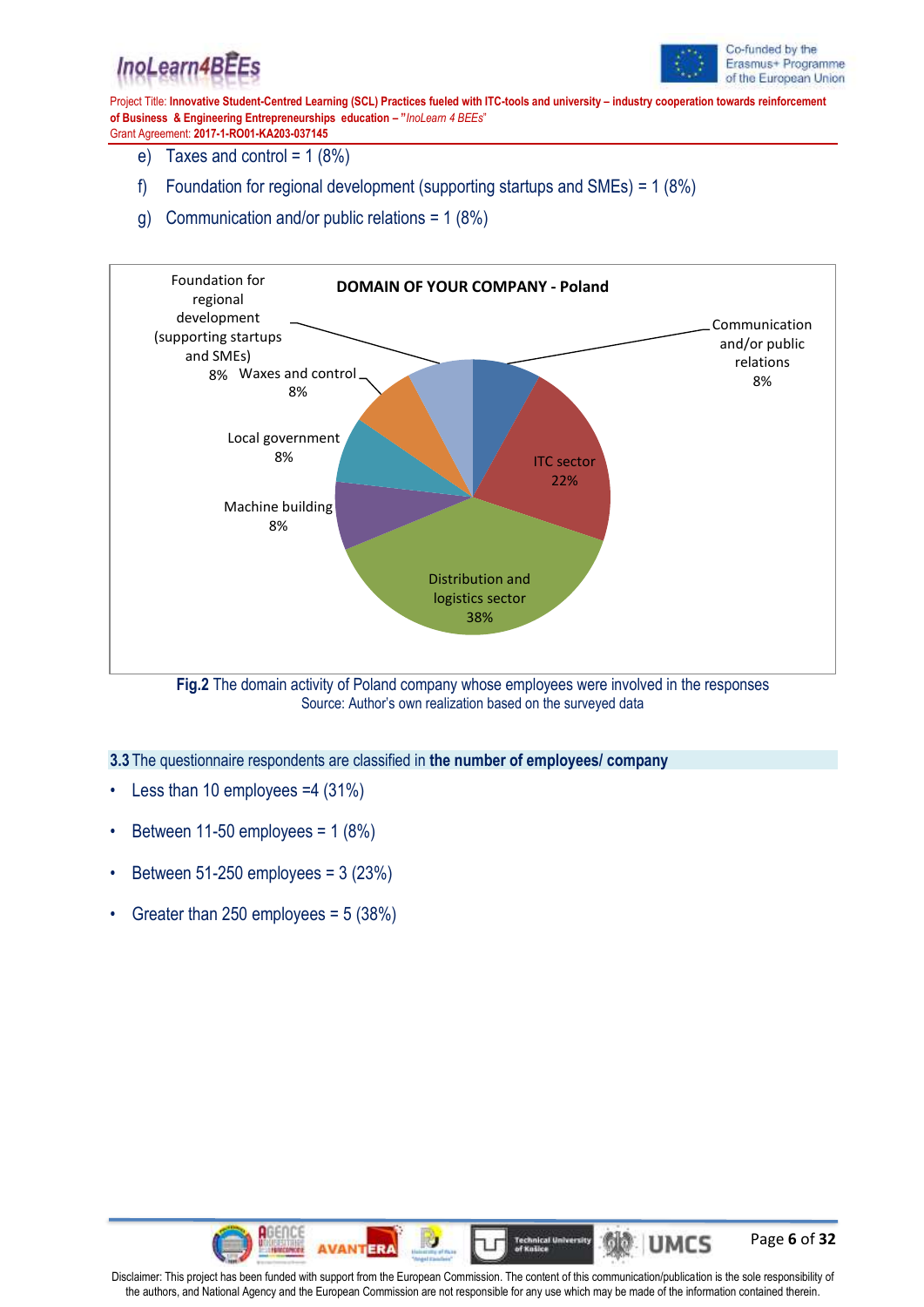



Page **7** of **32**

Project Title: **Innovative Student-Centred Learning (SCL) Practices fueled with ITC-tools and university – industry cooperation towards reinforcement of Business & Engineering Entrepreneurships education – "***InoLearn 4 BEEs*" Grant Agreement: **2017-1-RO01-KA203-037145**





#### **3.4** The questionnaire respondents are classified in importance of theirs **job level in the company**

- **•** Execution with technical responsibilities = 8 (62%)
- Management with decision making responsibilities  $=$  5 (38%)

The dominate group of respondents were execution with technical responsibilities (62%).



**Fig.4** Balance between execution and managerial level of jobs for respondents Source: Author's own realization based on the surveyed data

### **4. Results of data analysis**



Disclaimer: This project has been funded with support from the European Commission. The content of this communication/publication is the sole responsibility of the authors, and National Agency and the European Commission are not responsible for any use which may be made of the information contained therein.

613

**UMCS** 

Technical Univers<br>of Knšice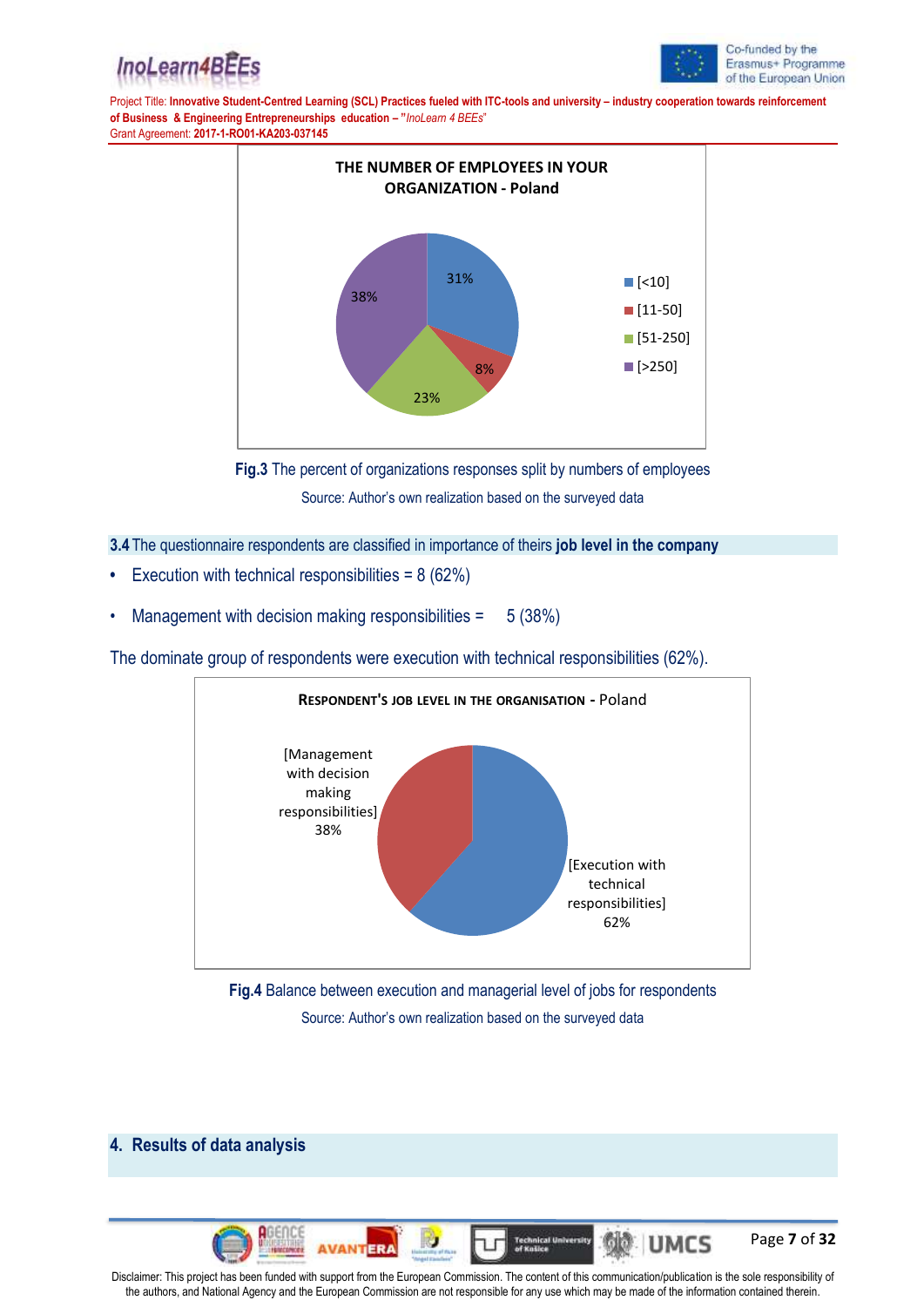## InoLearn4B



Page **8** of **32**

Project Title: **Innovative Student-Centred Learning (SCL) Practices fueled with ITC-tools and university – industry cooperation towards reinforcement of Business & Engineering Entrepreneurships education – "***InoLearn 4 BEEs*" Grant Agreement: **2017-1-RO01-KA203-037145**

## **(A). REAL-LIFE PROBLEMS OF THE BUSINESS / SECTOR linked to phase:**

**i)** Opportunity, Recognition and Idea Feasibility

**4.1.A How do you think that business failure is perceived in your country? (one choice)**





As regards the opinion on the business failure perceiving in Poland, the biggest group of respondents claim the failure is only a learning experience (46%). The next group suggested the failure denote the lack of the entrepreneurial skills (27%). In the opinion of 9% of respondents the failure has no effect on future business ideas (fig. 5).

## **4.2.A Please mention the top three barriers for starting a new business, that are linked with your domain (notate 1,2,3)**

The respondents were asked to assess the barriers for starting a new business in their domain, in Poland (fig. 6). The biggest group of respondents (38%) placed "fear of failure" on the first position in this ranking. The next group suggested that the significant barriers for new entrepreneurs in Poland may be "lack of own experience" as well as "lack of business ideas" (31% of respondents placed one of this factors on the second place in the ranking of barriers). In addition, 31% of respondents placed "the bureaucracy" on the third position in the ranking (fig. 7).



**AVANTERA** 

613

**UMCS** 

**Technical University**<br>of Knšice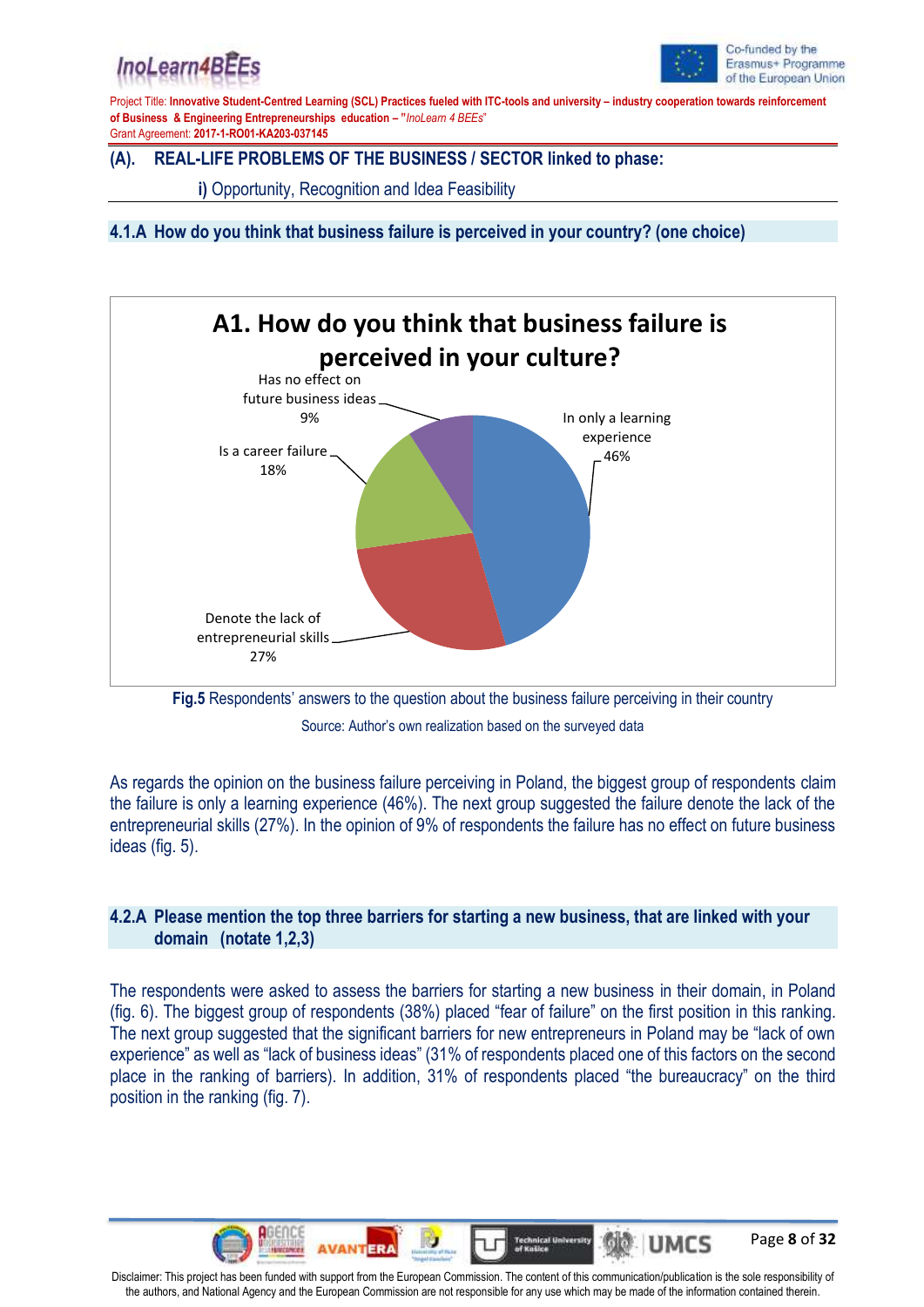





**Fig. 6** The respondents' opinion on the barriers for starting a new business in Poland – barrier on the first place in order of importance



Source: Author's own realization based on the surveyed data



Source: Author's own realization based on the surveyed data

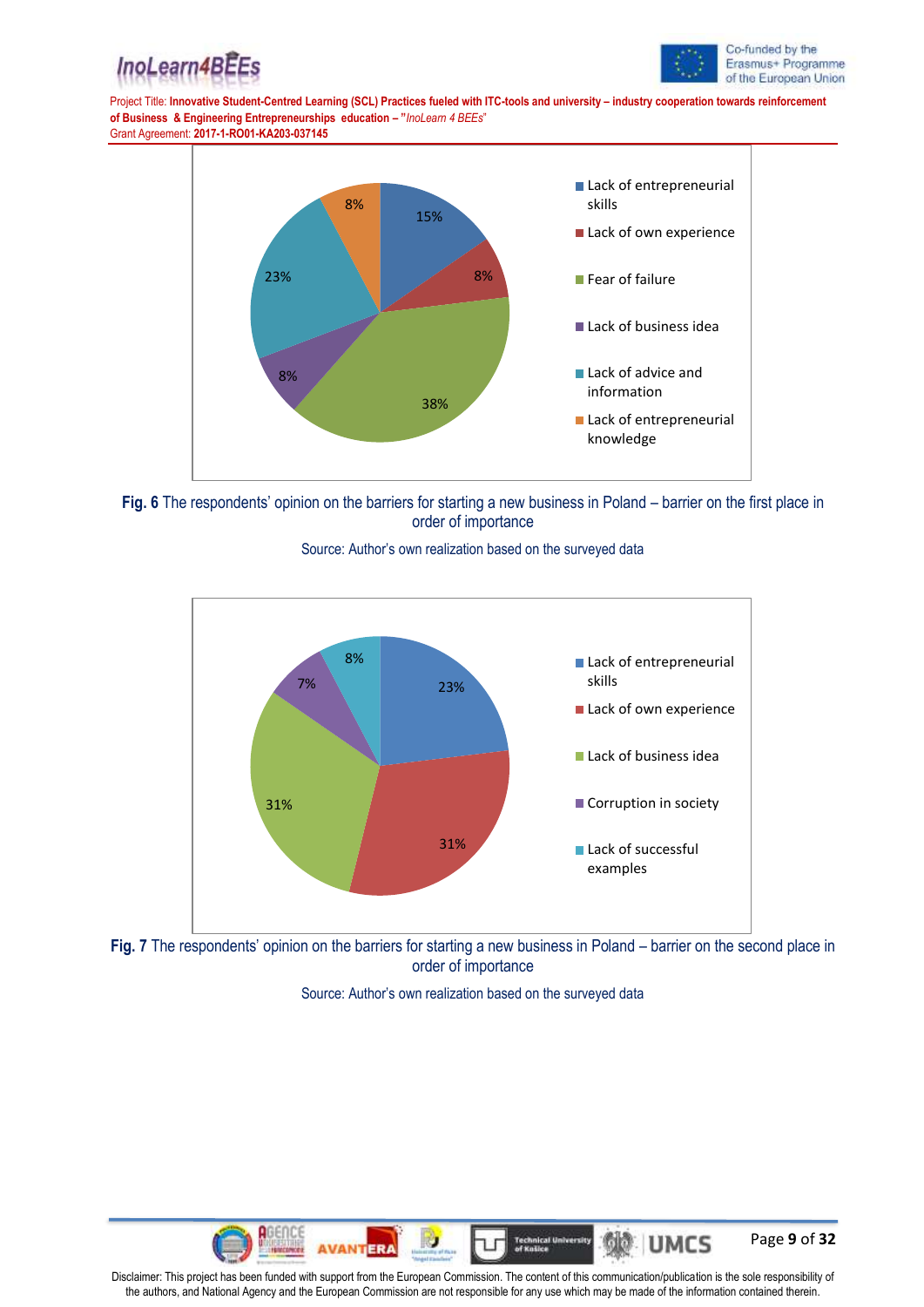





**Fig. 8** The respondents' opinion on the barriers for starting a new business in Poland – barrier on the third place in order of importance Source: Author's own realization based on the surveyed data

Those results may be also sum-up and analyzed in a joint ranking. By assigning a score to each item according to the scheme: the first barrier in order of importance. – 3 points, the second barrier in order of importance – 2 points, the third barrier in order of importance – 1 point, the average position of each of the analyzed factors was determined (fig. 9). The barriers with the highest positions in the joint ranking are listed below:

- 1. Lack of advice and information
- 2. Lack of entrepreneurial knowledge
- 3. Fear of failure

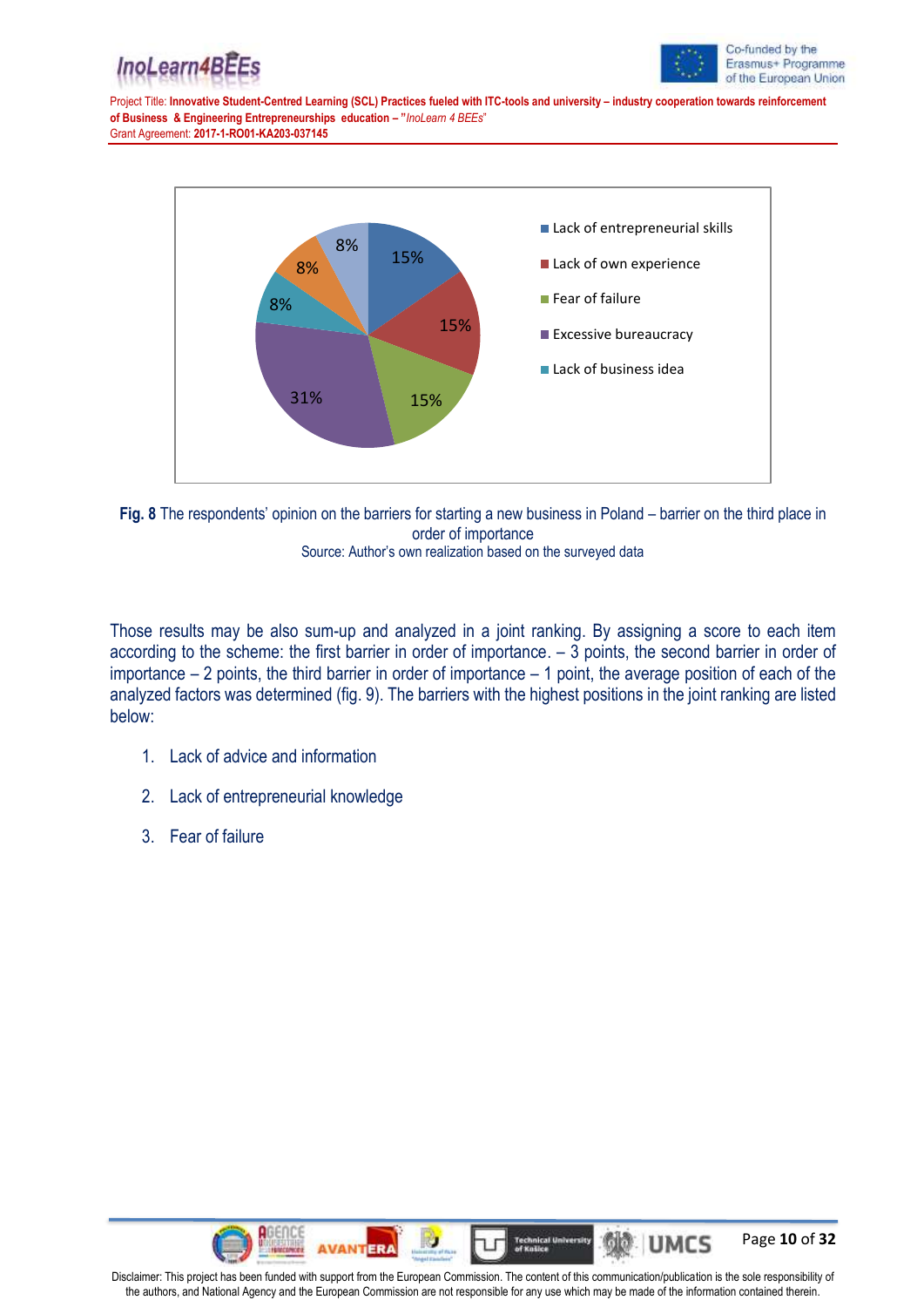



Page **11** of **32**

Project Title: **Innovative Student-Centred Learning (SCL) Practices fueled with ITC-tools and university – industry cooperation towards reinforcement of Business & Engineering Entrepreneurships education – "***InoLearn 4 BEEs*" Grant Agreement: **2017-1-RO01-KA203-037145**





## **4.3.A Which of the following factors has negatively affected the development of your company and at what level?**



**Fig. 10** The factors which negatively affected the development of the analyzed organizations in Poland Source: Author's own realization based on the surveyed data

Disclaimer: This project has been funded with support from the European Commission. The content of this communication/publication is the sole responsibility of the authors, and National Agency and the European Commission are not responsible for any use which may be made of the information contained therein.

**AVAN1** 

Technical Un<br>of Knšice

ala

**UMCS**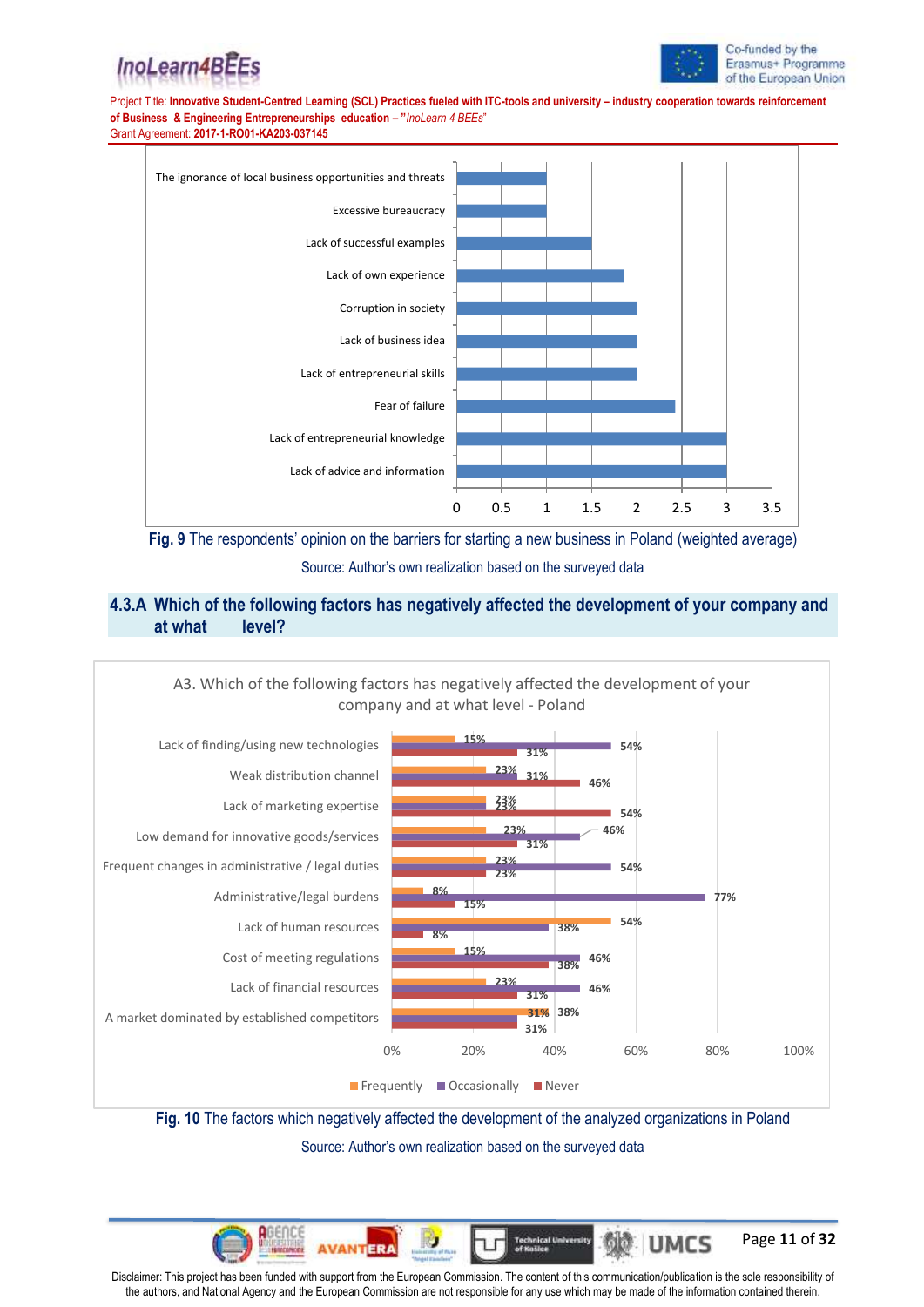



In the next part of the respondents were asked to assess factors which, in their opinion, had negatively affected the development of their company. Respondents were asked to choose from the answers: frequently, occasionally and never (fig. 10). The biggest group of respondents (54%) claim that the development barrier of their company is lack of human resources. Other barrier is also high competition on the market (38%). Other barriers occur occasionally in opinion of the respondents and the most significant are: administrative/legal burdens (77%), lack of new technologies (54%), legal duties (54%), cost of meeting regulations (46%) and lack of financial resources (46%).

## **4.4.A Which of the following can be reliable solutions to overcome obstacles/problems related to the development of your organization/ business/ unit?**

Looking for the answers the above development problems of organizations, respondents were asked to assess some solutions for them (fig. 11).

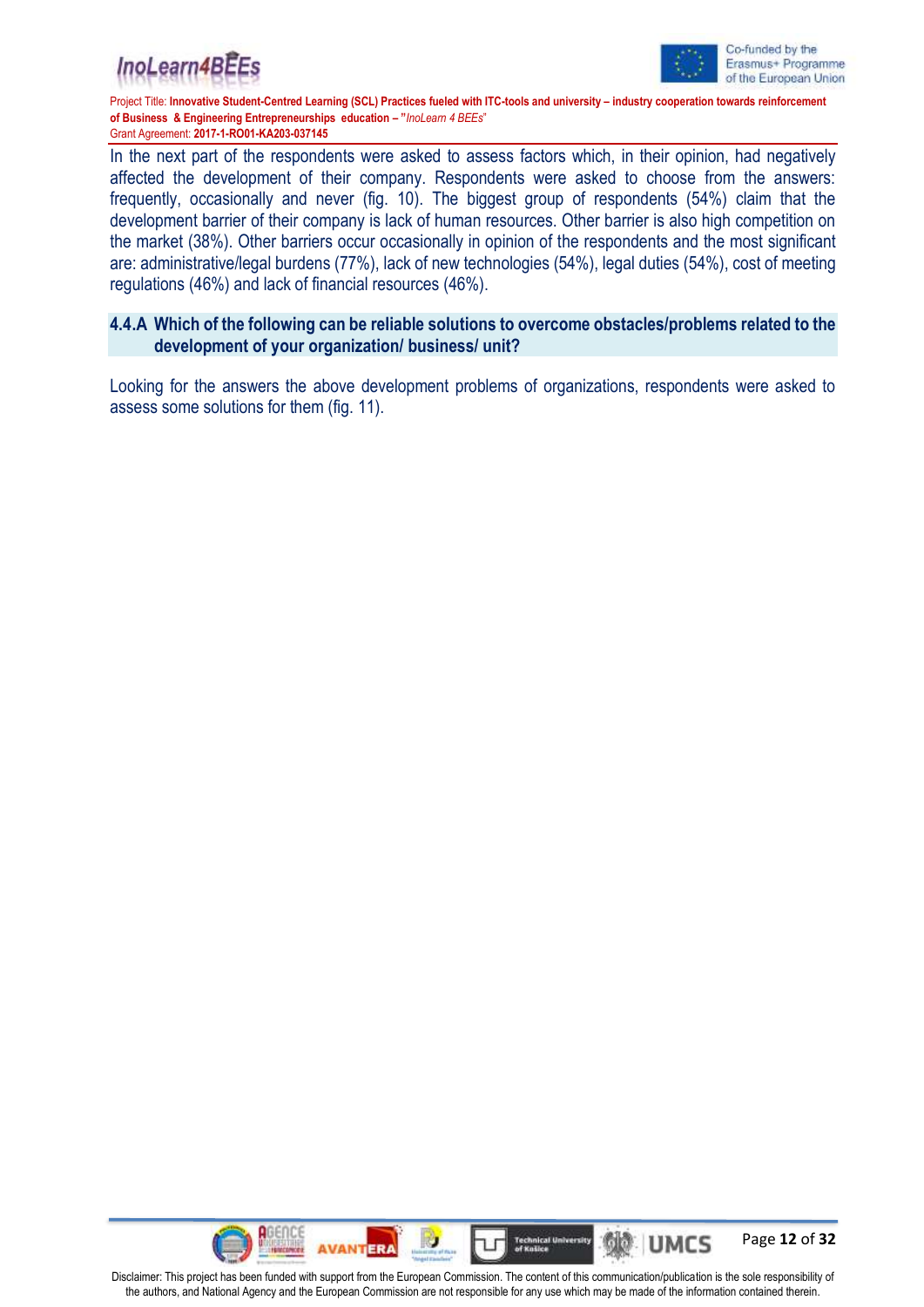





Source: Author's own realization based on the surveyed data



Page **13** of **32**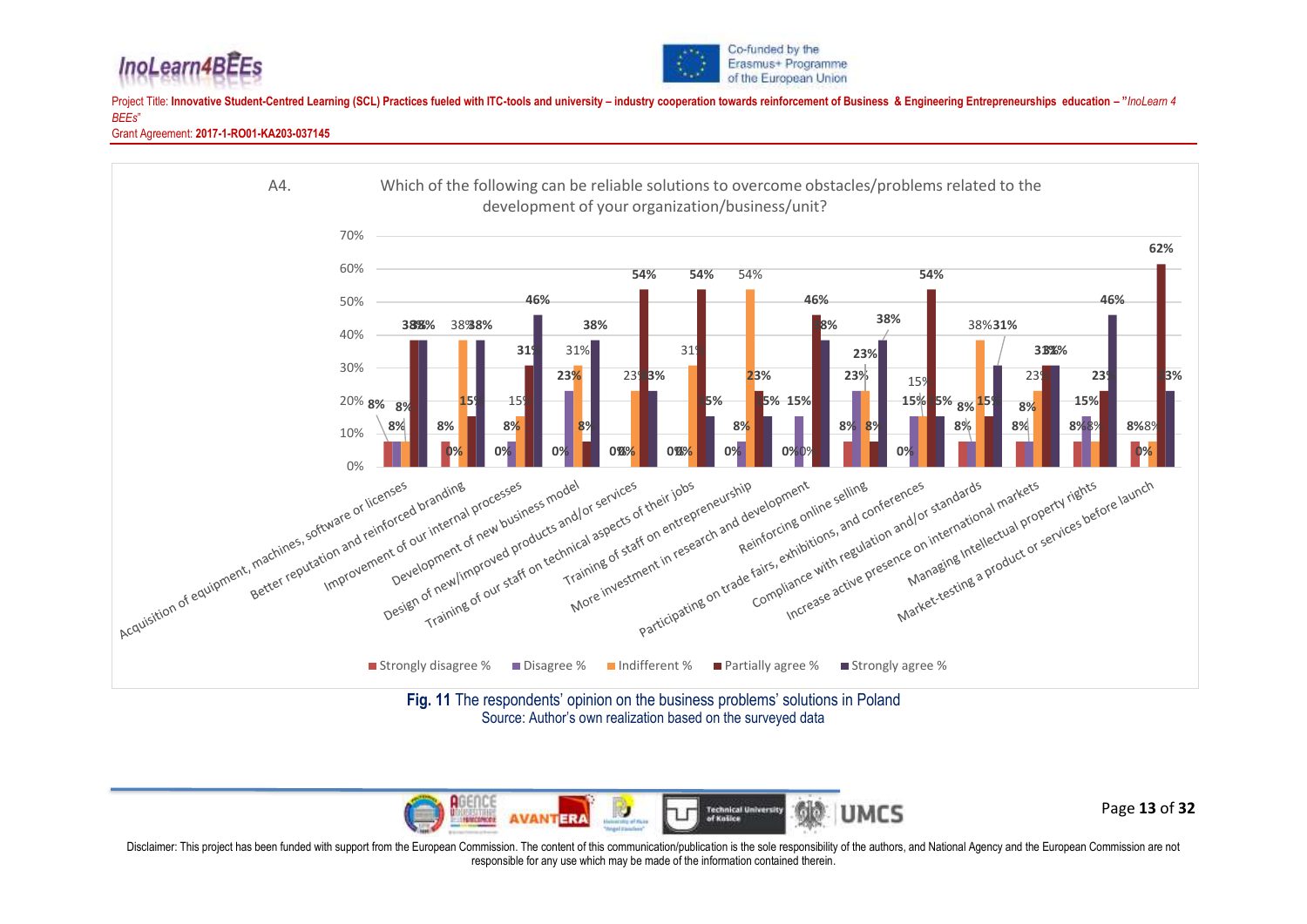# InoLearn4BE



Project Title: **Innovative Student-Centred Learning (SCL) Practices fueled with ITC-tools and university – industry cooperation towards reinforcement of Business & Engineering Entrepreneurships education – "***InoLearn 4 BEEs*" Grant Agreement: **2017-1-RO01-KA203-037145**



**Fig.12** The best solutions to the business' problems in the opinion of respondents (joint ranking of answers: "Partially agree" and "Strongly agree")



The best solutions in the respondents' opinion are more visible while focusing only the positive answers ("Partially agree" and "Strongly agree"). Figure 12. presents the joint ranking of answers to the questions of the best solutions to the business' problems. The biggest group of respondents (85%) claim that reliable solutions to overcome obstacles/problems related to the development of their organization could be both "market-testing a product or services before launch" or "more investment in research and development". High positions in the ranking of solutions (77%) occupy also "design of new product/services", "improvement od company's internal processes" and "acquisition of equipment, machines, software or licenses". Other answers frequently pointed by respondents (69%) are "managing intellectual property rights", participation in events and "training the staff in technical aspects of their job".

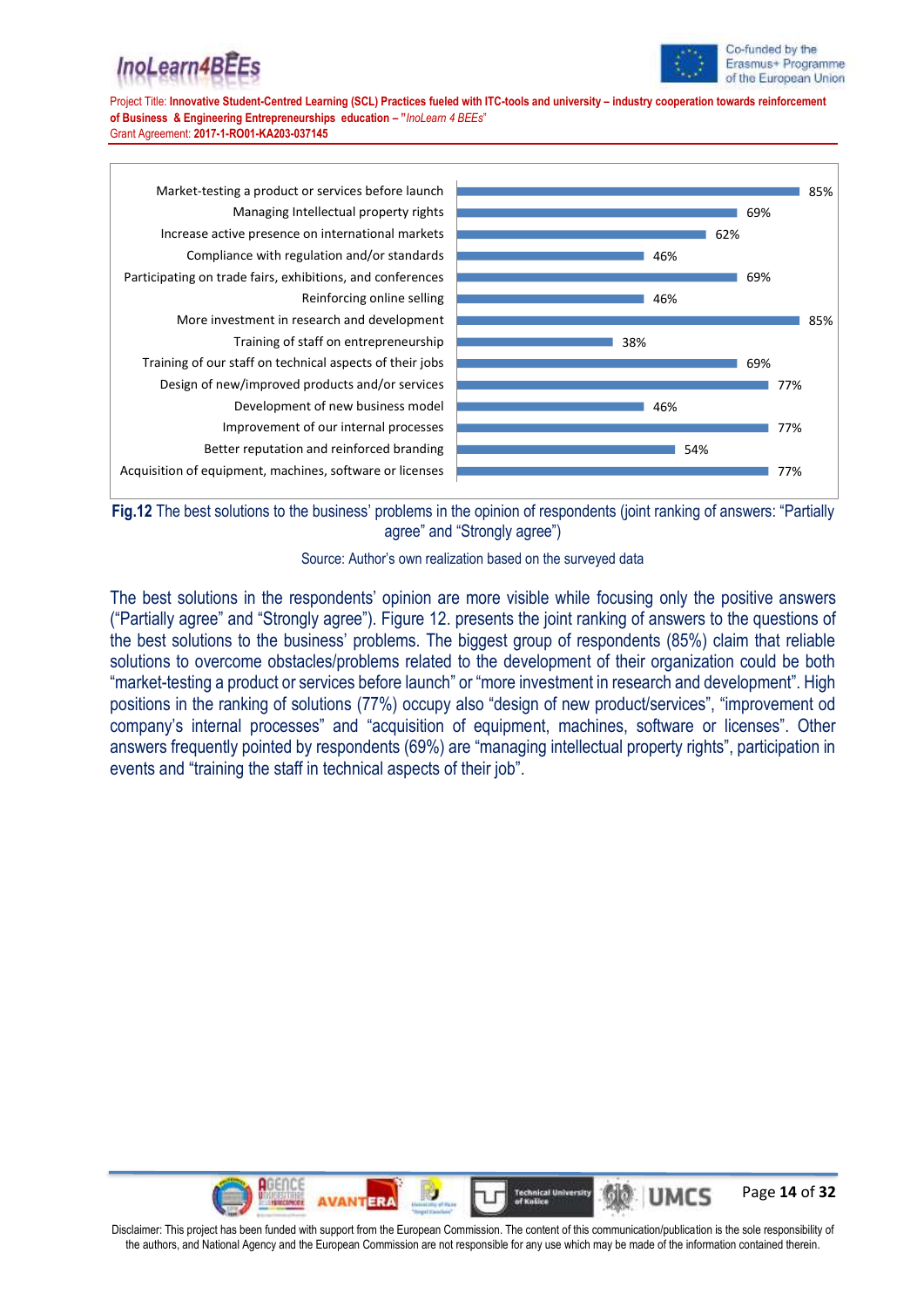## InoLearn4BEEs



Project Title: **Innovative Student-Centred Learning (SCL) Practices fueled with ITC-tools and university – industry cooperation towards reinforcement of Business & Engineering Entrepreneurships education – "***InoLearn 4 BEEs*"

Grant Agreement: **2017-1-RO01-KA203-037145**

### (**B). RELEVANT ACHIEVEMENTS IN THE SECTOR** linked to phase:

ii) Business Model Concepts

### **4.1.B Mark your agreement related to the investment level your company made during the last two years:**



**Fig. 13** The agreement related to the investment level of respondents' company

Source: Author's own realization based on the surveyed data

Respondents were also asked to mark their company's agreement related to the investment level during the last two years (fig. 13). The agreements may be analyzed easily if we focus only on the positive answers ("Partially agree" and "Strongly agree"). Figure 14. presents the joint positive answers to the question about the agreements made during the last two years.

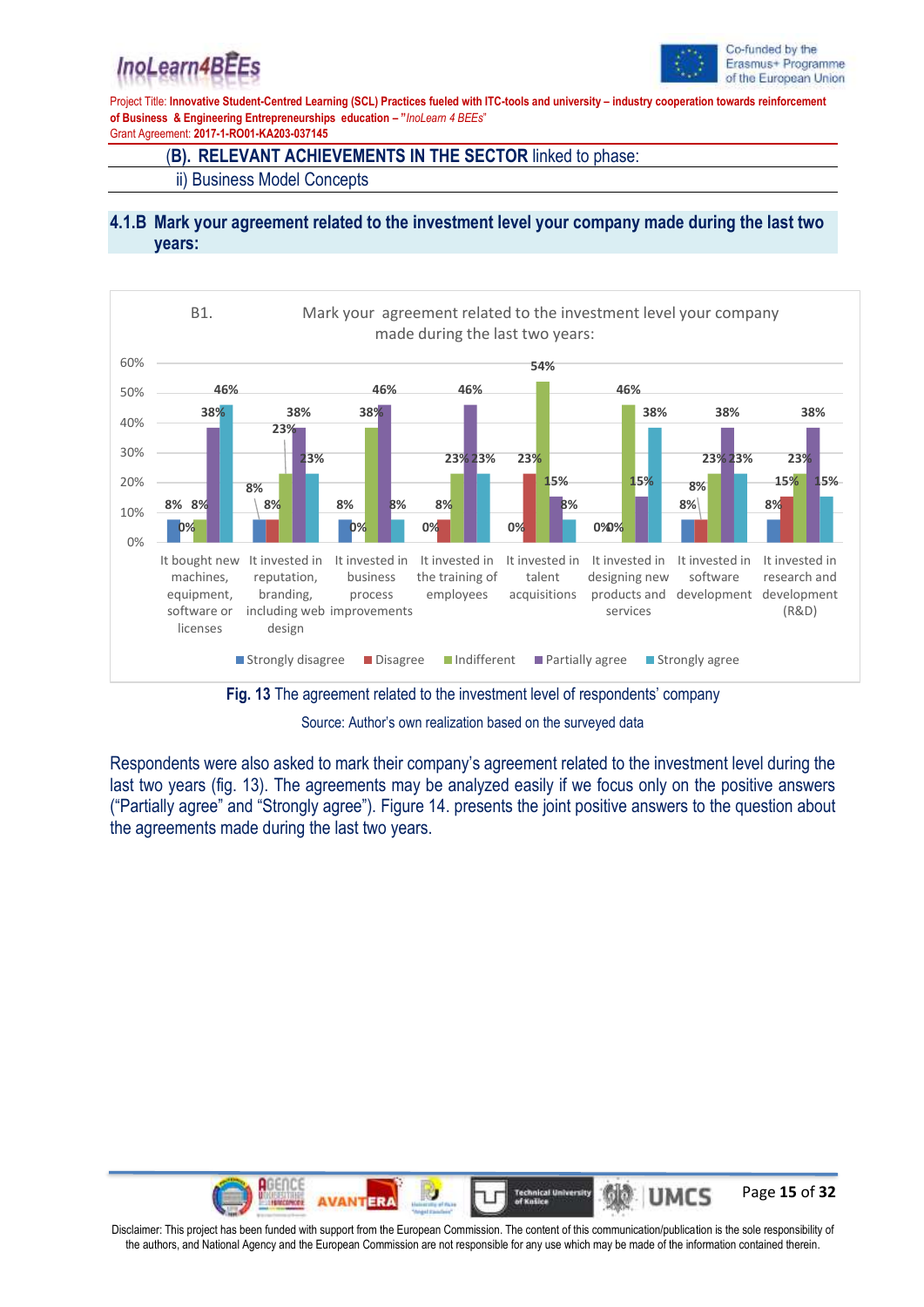





**Fig.14** The agreement related to the investment level of respondents' company (joint ranking of answers: "Partially agree" and "Strongly agree")



While analyzing the respondents answers we can see that the most popular types of agreements made by the companies of respondents were investment in (fig. 14):

- new machines, equipment, software or licenses (85%),
- the training of employees (69%),
- the software development and/or in reputation, branding, etc. (62%),
- business process improvements, R&D, and/or in designing new products and services (54%).

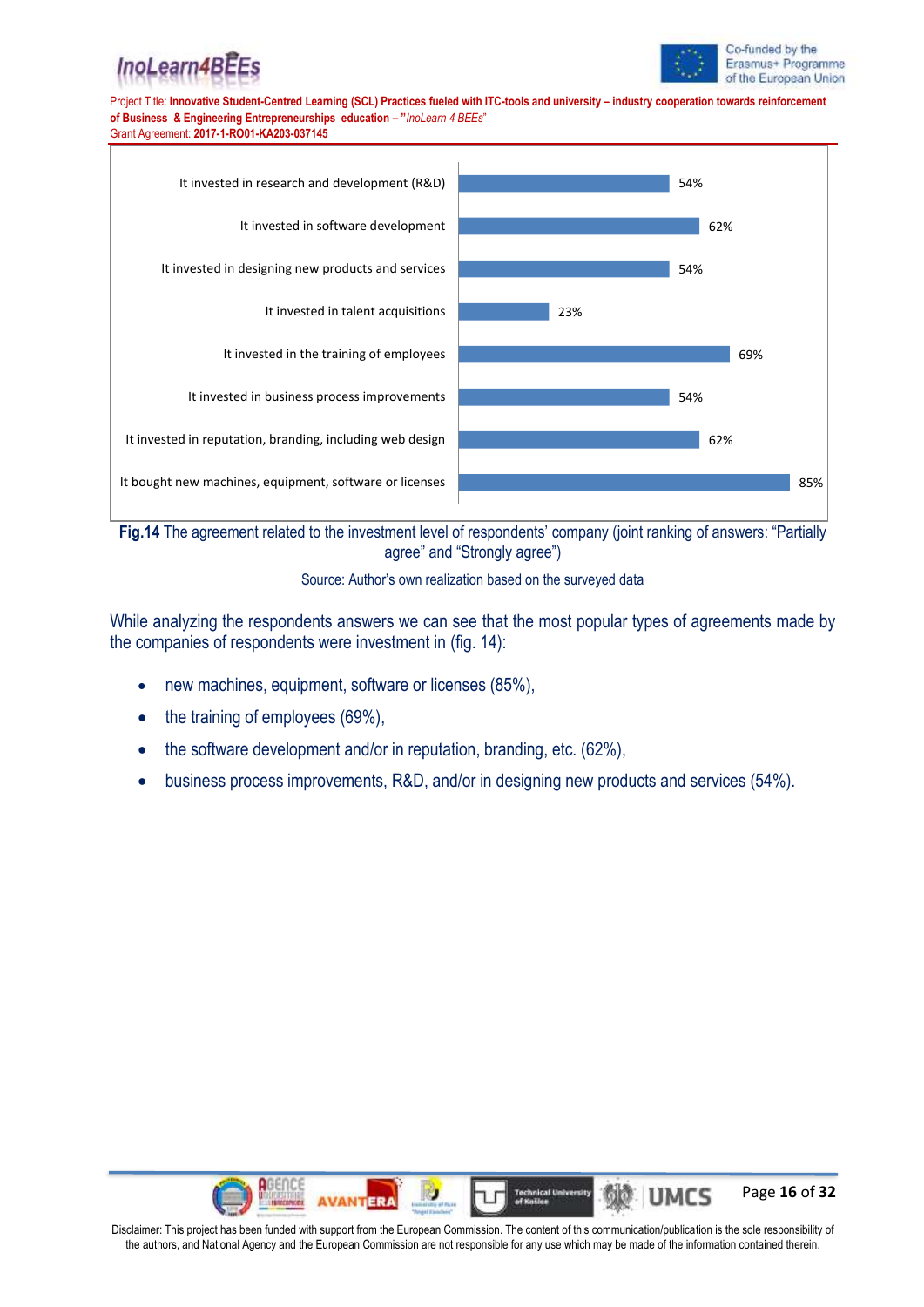## InoLearn4BE



Project Title: **Innovative Student-Centred Learning (SCL) Practices fueled with ITC-tools and university – industry cooperation towards reinforcement of Business & Engineering Entrepreneurships education – "***InoLearn 4 BEEs*" Grant Agreement: **2017-1-RO01-KA203-037145**

#### 4.2.B Has your company introduced any of the following types of innovations in the last two years?



**Fig.15** The information about the innovation introduced by the analyzed company in Poland Source: Author's own realization based on the surveyed data

It was also interested for the authors, if the respondents' company introduced any types of innovations in the last two years. Figure 15 presents answers to this questions. The largest group of respondents (77%) admits that they introduced new services. The next type of innovation popular in analyzed companies in Poland were new organizational methods (69%). More than 50% of respondents claim their company introduced new goods or improved organizational processes. Only one out of three respondents admits the company improved marketing strategy in last two years.

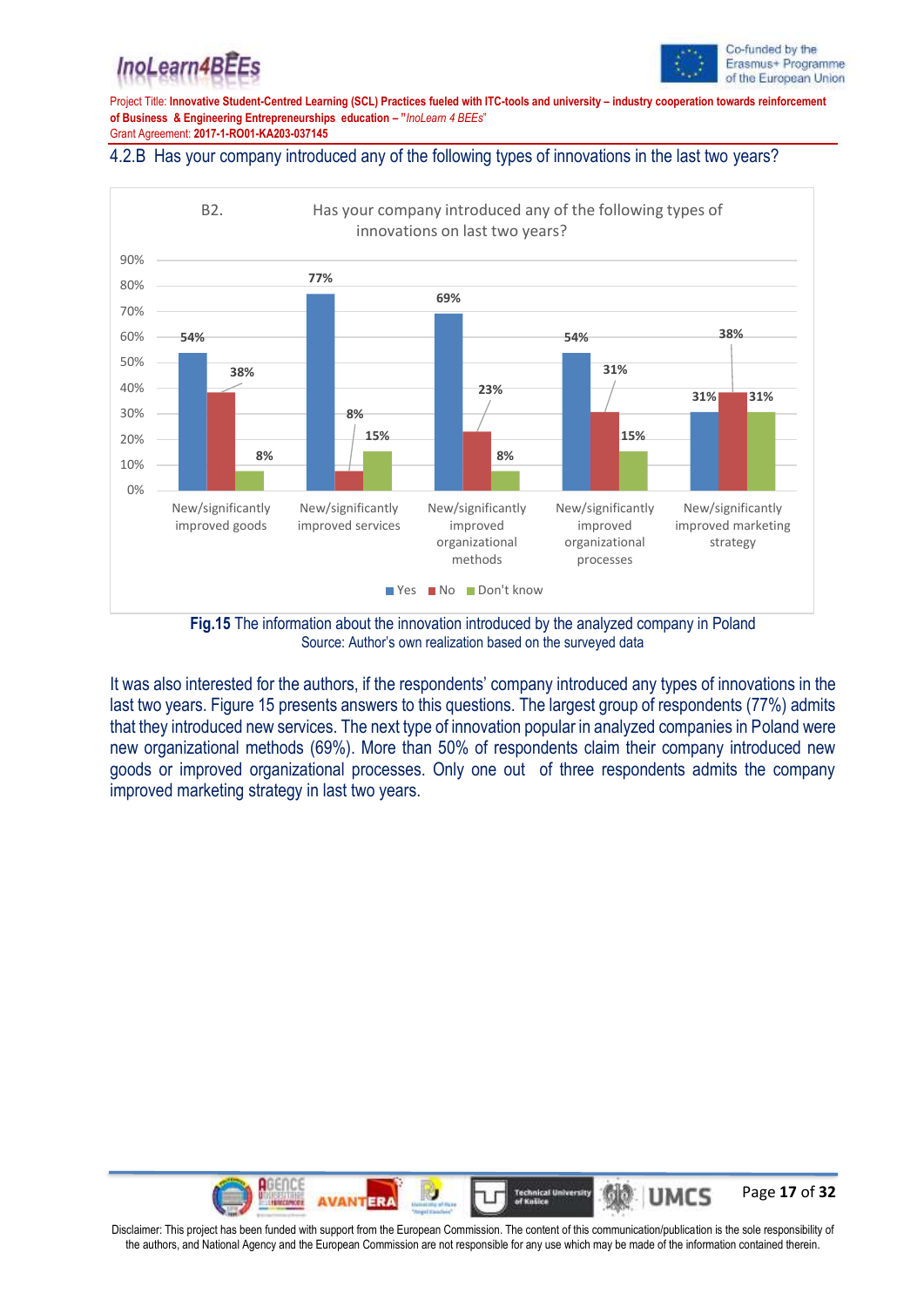## InoLearn4BE



Project Title: **Innovative Student-Centred Learning (SCL) Practices fueled with ITC-tools and university – industry cooperation towards reinforcement of Business & Engineering Entrepreneurships education – "***InoLearn 4 BEEs*" Grant Agreement: **2017-1-RO01-KA203-037145**

## **(C). CHALLENGES AND OPPORTUNITIES** linked to phase: iii) Enterprise Development

## **4.1.C Considering your experience, which is the IMPORTANCE/ RELEVANCE of future development**  *DRIVERS* **for your company/ organization/ business?**



**Fig.16** The respondents' opinion on the future development drivers of their company Source: Author's own realization based on the surveyed data

Respondents were also asked to mark the possible drivers for their company in the future (fig. 16). Also in this case we present another figure, focusing only on the positive answers ("Important" and "Very important") (fig. 17). We can see, that in respondents opinion, the best drivers for their company are "customer request" and "offering a new business solution/mode" (77%). The next potential factor is the potential of market (69%).

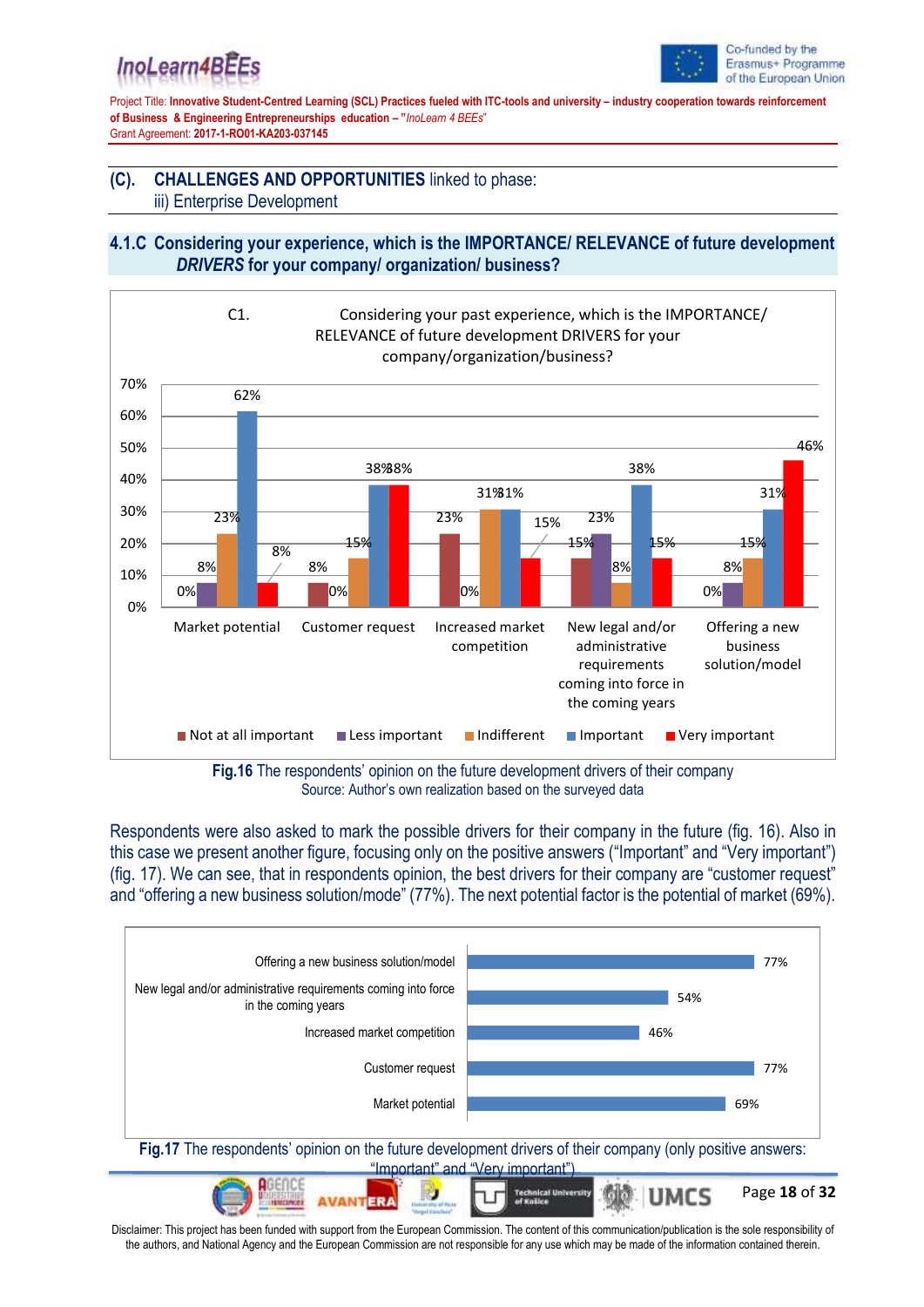



Source: Author's own realization based on the surveyed data

## **4.2.C Considering your experience, which is the IMPORTANCE/ RELEVANCE of future development**  *BARRIERS* **for your company/ organization/ business?**

As regards the barriers for the respondents' company future development, the respondents' opinion can be found on the figure 18.



**Fig.18** The respondents' opinion on the future development barriers of their company Source: Author's own realization based on the surveyed data

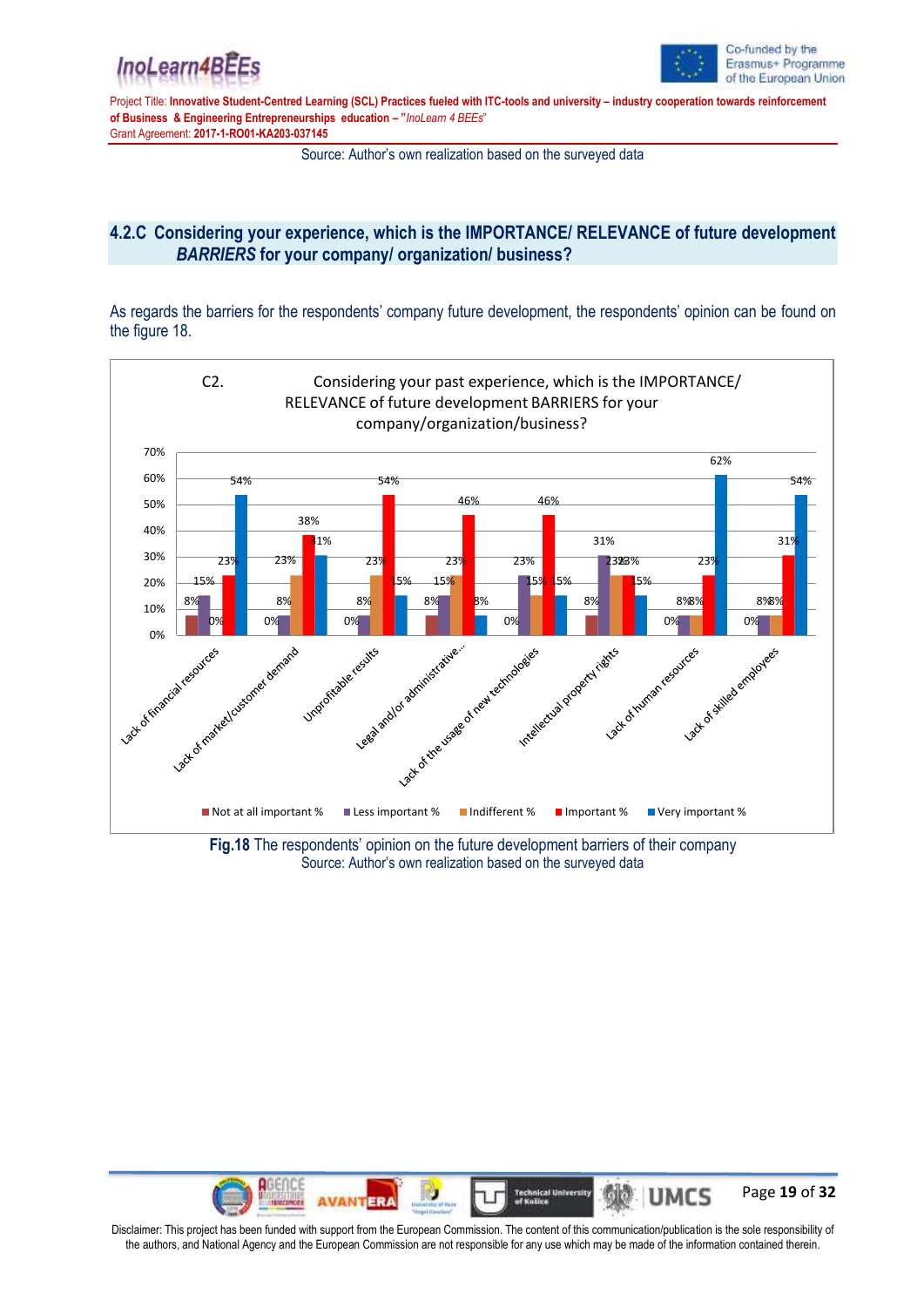





**Fig.19** The respondents' opinion on the future development barriers of their company (only important answers: "Important" and "Very important")

Source: Author's own realization based on the surveyed data

When we look only for the ranking of important factors (fig. 19), we can see that in the respondents' opinion the most threatening barriers are:

- lack of skilled employees and/or lack of human resources (85%),
- lack of financial resources (77%),
- unprofitable results and/or lack or market demand (69%).

**4.3.C What will be the main actions for the development of your organization in the next period? (max three options)**

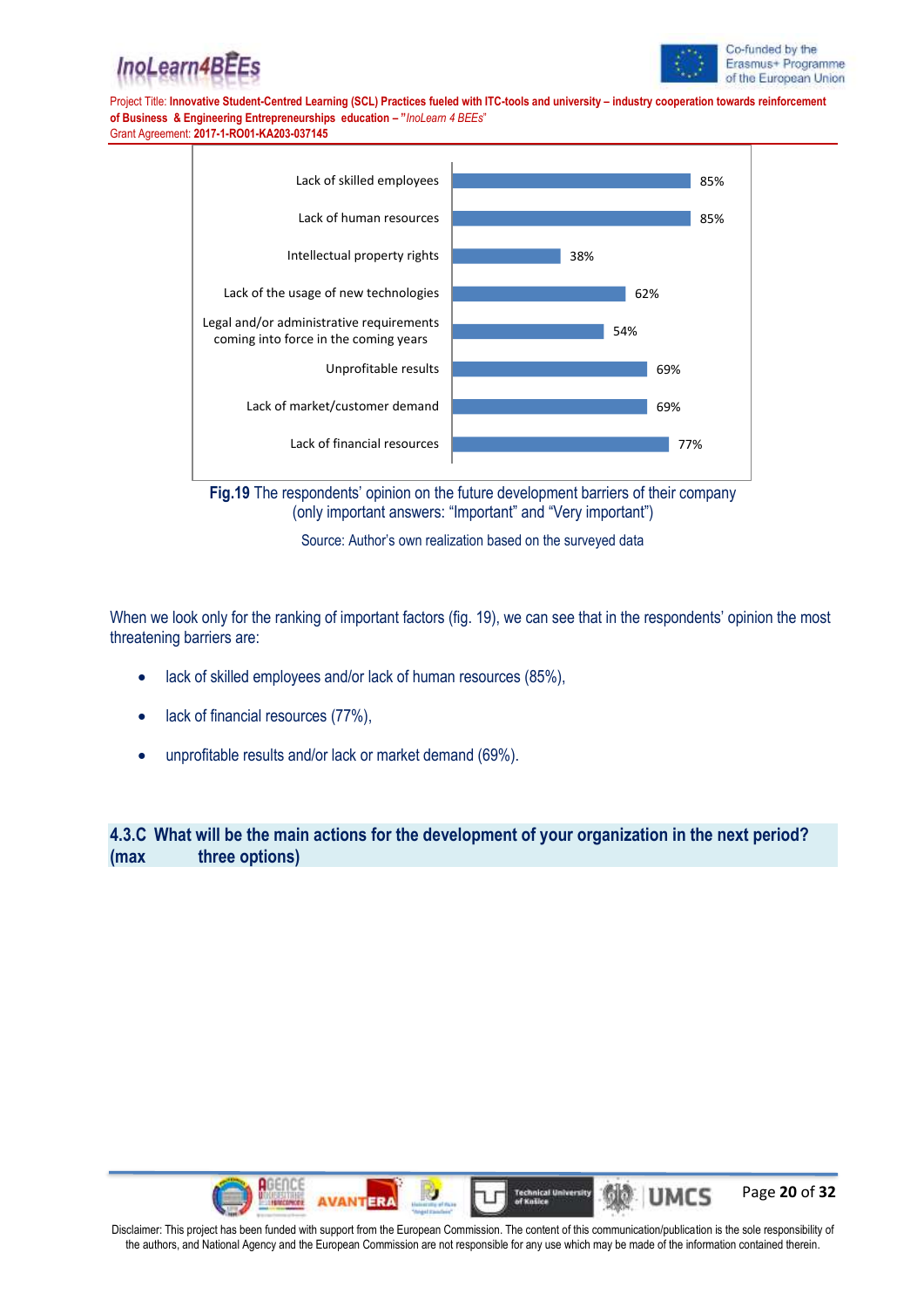

.



Project Title: **Innovative Student-Centred Learning (SCL) Practices fueled with ITC-tools and university – industry cooperation towards reinforcement of Business & Engineering Entrepreneurships education – "***InoLearn 4 BEEs*" Grant Agreement: **2017-1-RO01-KA203-037145**



**Fig. 20** The respondents' opinion on the future actions for the development their organization Source: Author's own realization based on the surveyed data

Ask about the main actions for the company's development one out of four respondent indicated developing or improving organizational methods (fig. 20). Other mentioned actions were improving the services or marketing strategies (22%) as well as developing new business models (16%). Only 3% of respondents indicated they are going to improve the company's processes.

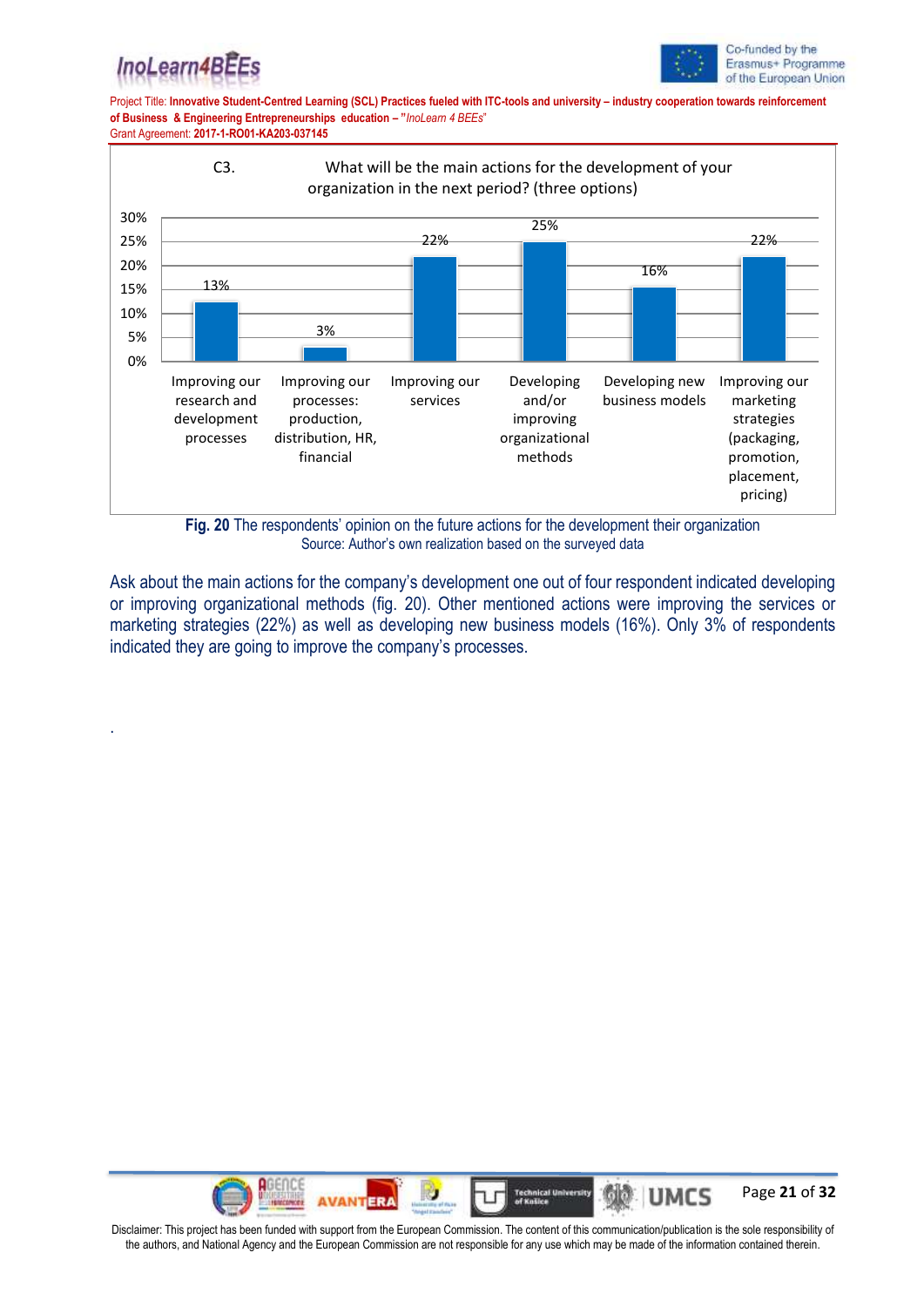## InoLearn4BE



Project Title: **Innovative Student-Centred Learning (SCL) Practices fueled with ITC-tools and university – industry cooperation towards reinforcement of Business & Engineering Entrepreneurships education – "***InoLearn 4 BEEs*" Grant Agreement: **2017-1-RO01-KA203-037145**

## **4.4.C In your opinion, which is the** *IMPORTANCE* **of the young HE graduates'** *ATTITUDES* **related to the job?**



Source: Author's own realization based on the surveyed data





Source: Author's own realization based on the surveyed data

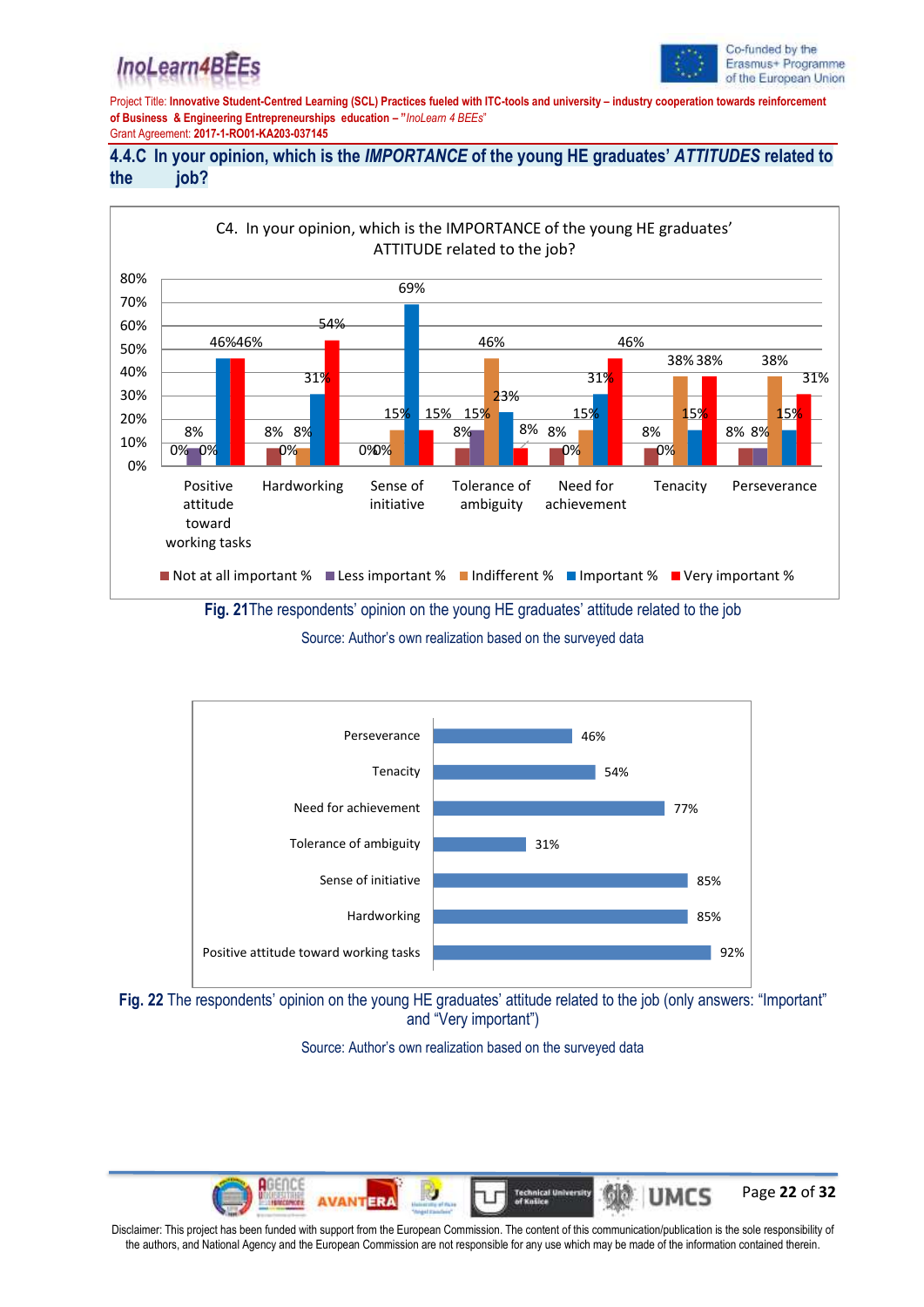



Respondents were also asked to assess the importance of the young HE graduates' attitudes related to the job (fig. 21). While analyzing only the important answers (fig. 22) we can see that the most important HE graduates' attitudes to the job in the respondents opinion are positive attitudes towards working tasks (92%). Other important factors are sense of initiative and hardworking (85%). Respondents also indicated need for achievement (77%).

## **4.5.C Considering your experience as an employer, mark your** *SATISFACTION* **LEVEL related to the young HE graduates'** *ATTITUDES* **at work.**



Source: Author's own realization based on the surveyed data

Respondents were also asked to assess the possessing of analyzed attitudes of the young HE graduates' (fig. 23). While analyzing only the positive answers (fig. 24) we can see that the most satisfying HE graduates' attitudes to the job in the respondents opinion are positive attitudes towards working tasks (77%). Other important factor are sense of initiative (62%). More than a half of the group of respondents also indicated hardworking, tenacity and the tolerance of ambiguity (54%).

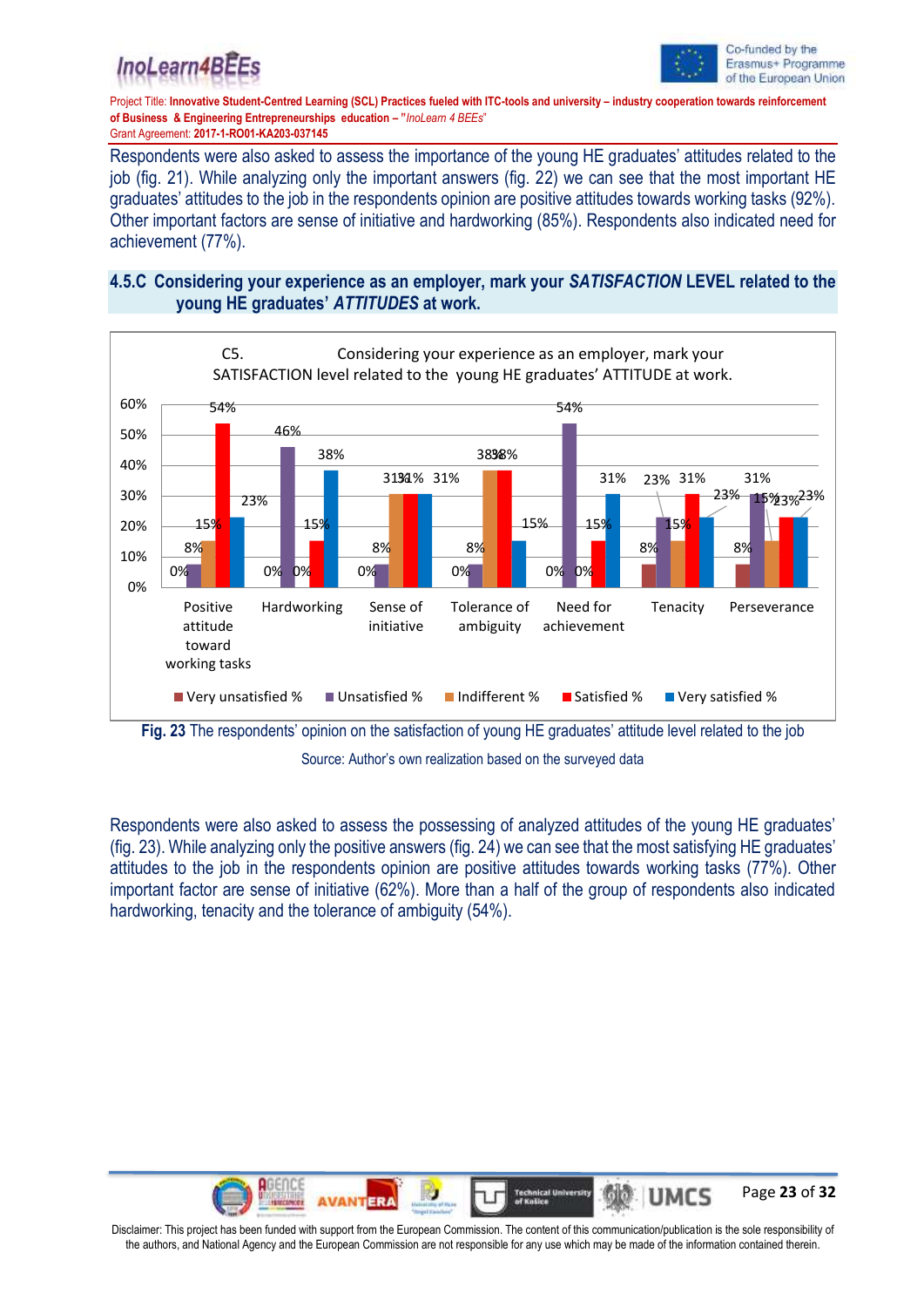







Source: Author's own realization based on the surveyed data

## **4.6.C Considering your past experience as an employer, please mark your** *SATISFACTION* **LEVEL related to the young HE graduates'** *SKILLS* **at work**

Figure 25 presents the respondents answers to the question about their satisfaction level related to the HE graduates' skills at work. Also in this case there is a possibility to analyze only the positive answers ("Satisfied" and "Very satisfied").

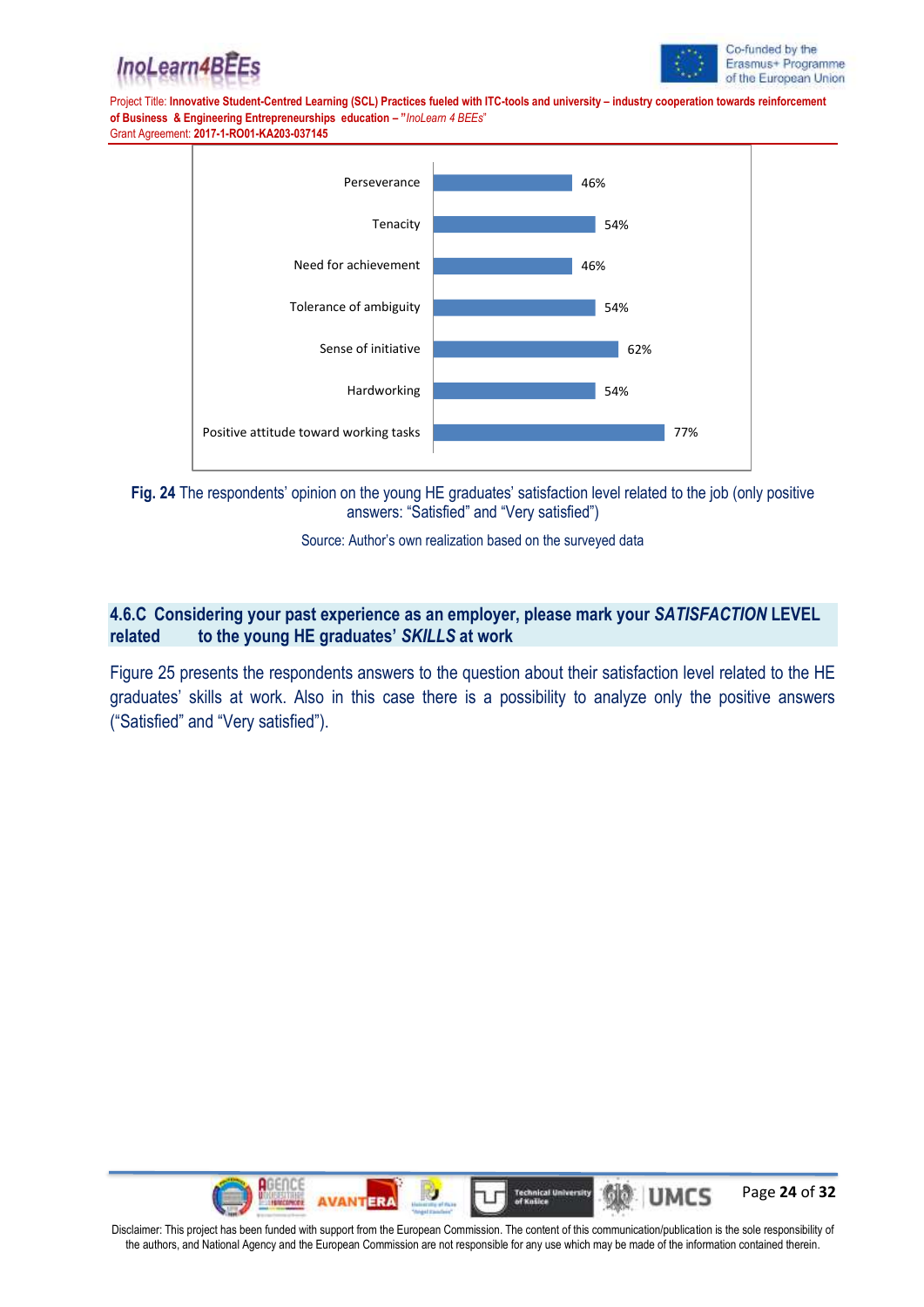## InoLearn4BEEs



Project Title: **Innovative Student-Centred Learning (SCL) Practices fueled with ITC-tools and university – industry cooperation towards reinforcement of Business & Engineering Entrepreneurships education – "***InoLearn 4 BEEs*"

Grant Agreement: **2017-1-RO01-KA203-037145**



Source: Author's own realization based on the surveyed data

Page **25** of **32** UMCS

Disclaimer: This project has been funded with support from the European Commission. The content of this communication/publication is the sole responsibility of the authors, and National Agency and the European Commission are not responsible for any use which may be made of the information contained therein.

**ERA** 

**Technical U**<br>of Kušice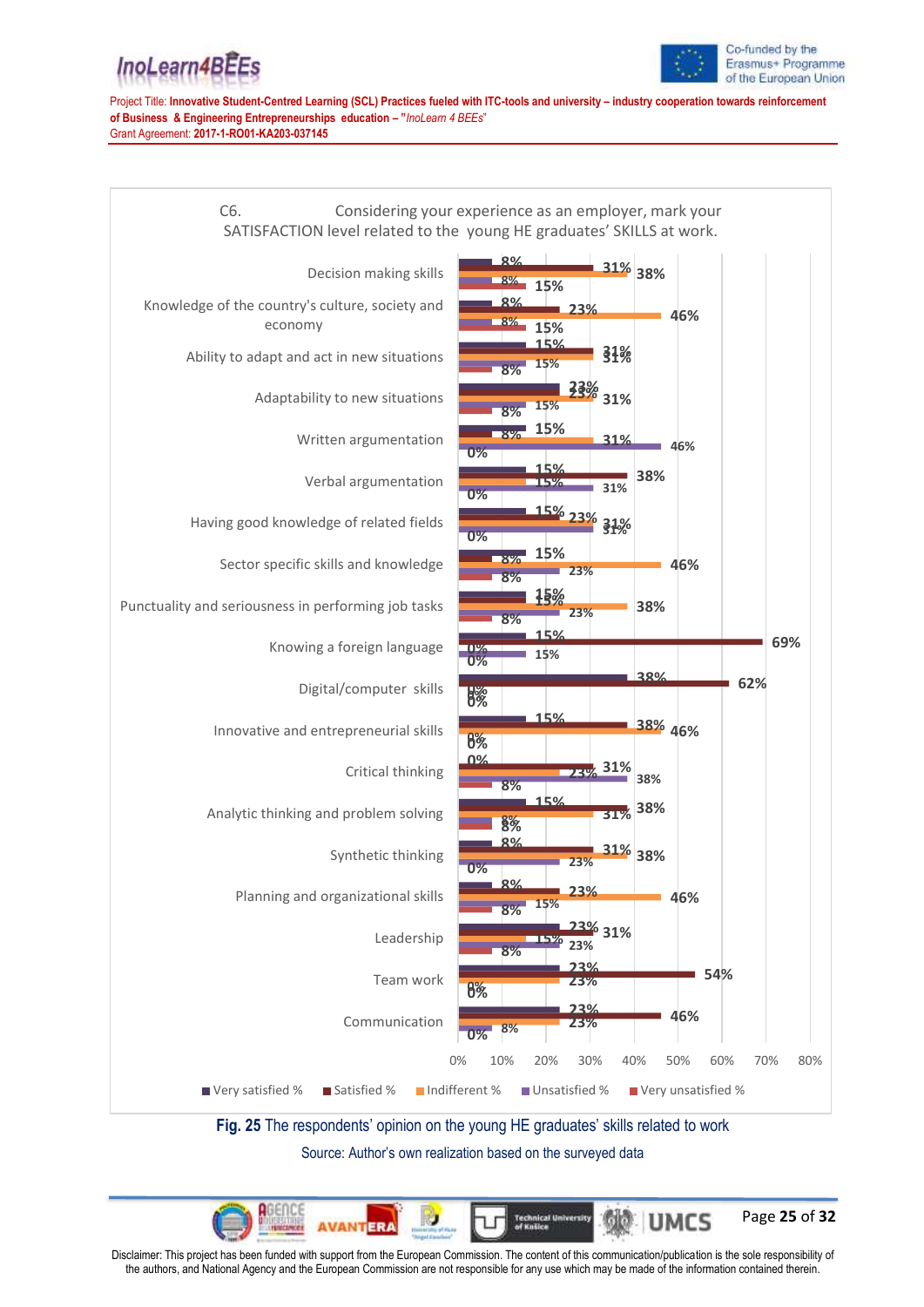







Source: Author's own realization based on the surveyed data

As regards the respondents opinion on the HE graduates' skills related to work, all respondents (100%) indicated that the young people possess the computer/digital skills. They also indicated knowledge of foreign languages (85%), team work (77%) and communication skills (69%). More than a half of respondents' group (54%) claimed that young HE graduates possess the skills such as leadership, analytic thinking and problem solving, innovative and entrepreneurial skills and verbal argumentation.

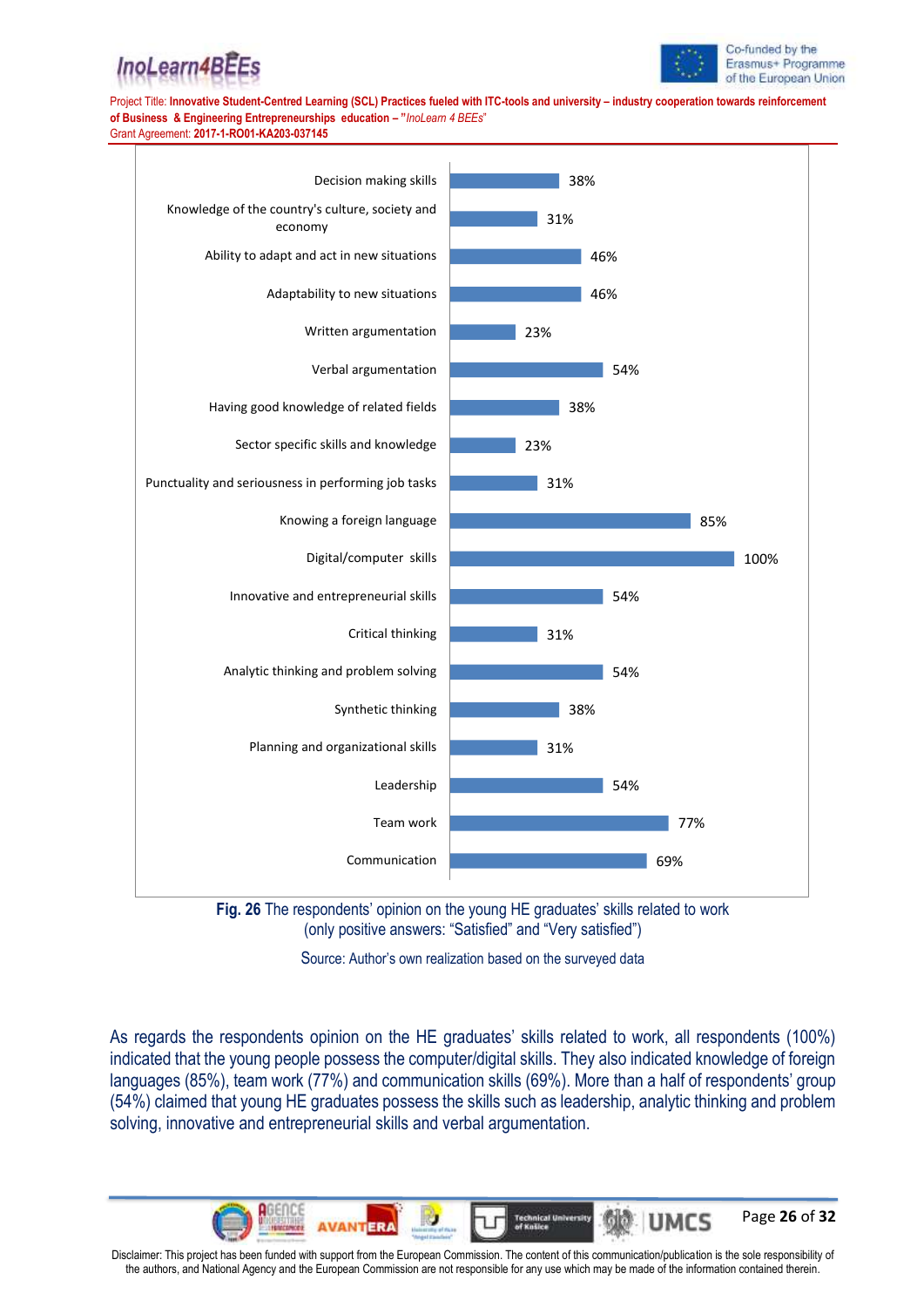



**4.7.C In your opinion, which is the** *IMPORTANCE* **of the following** *CRITERIA* **when you are hiring a young, HE graduates.**

The next part of the questionnaire contains the questions on the recruiting criteria when young HE graduates are hiring (fig. 27).

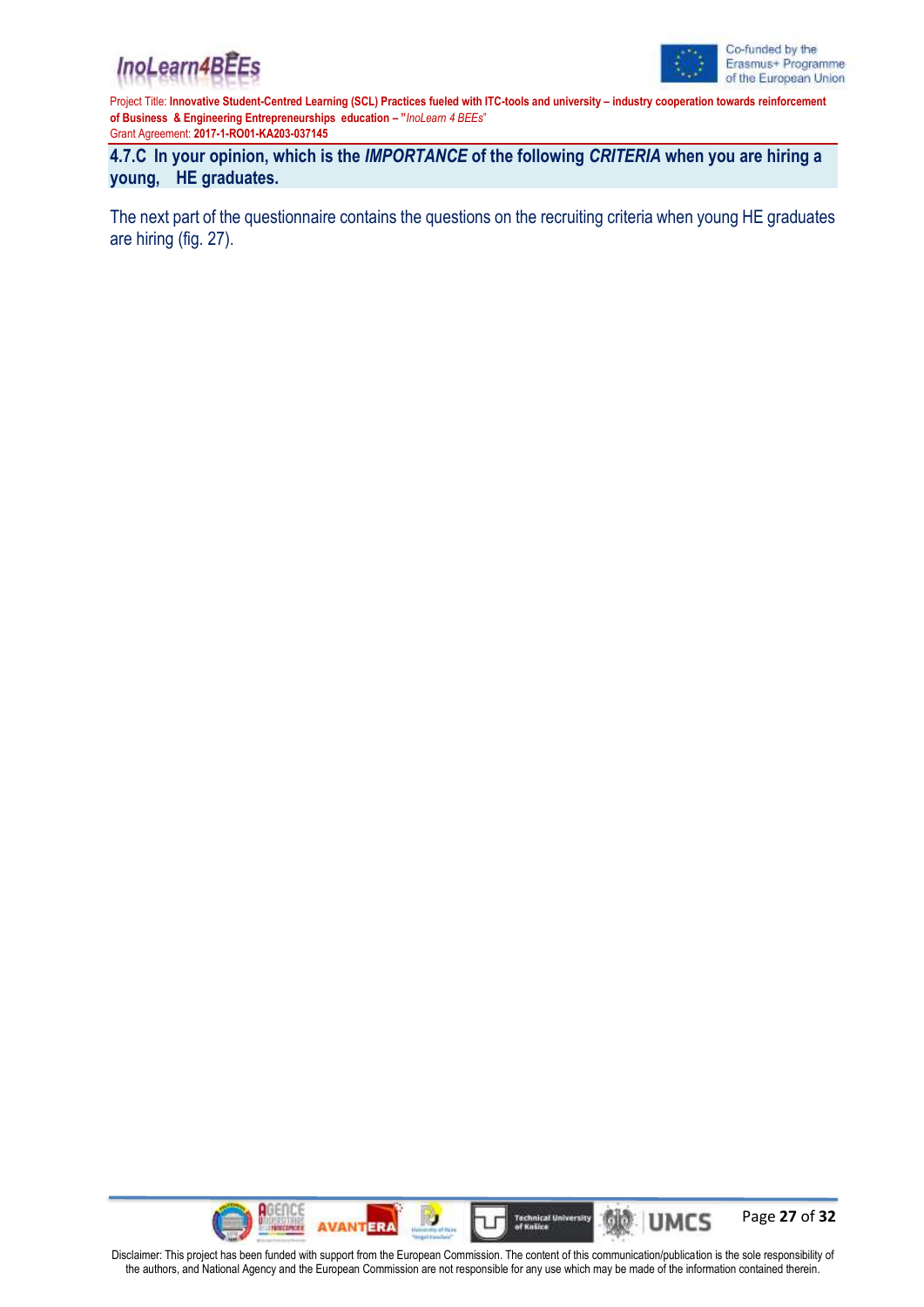





Source: Author's own realization based on the surveyed data



Page **28** of **32**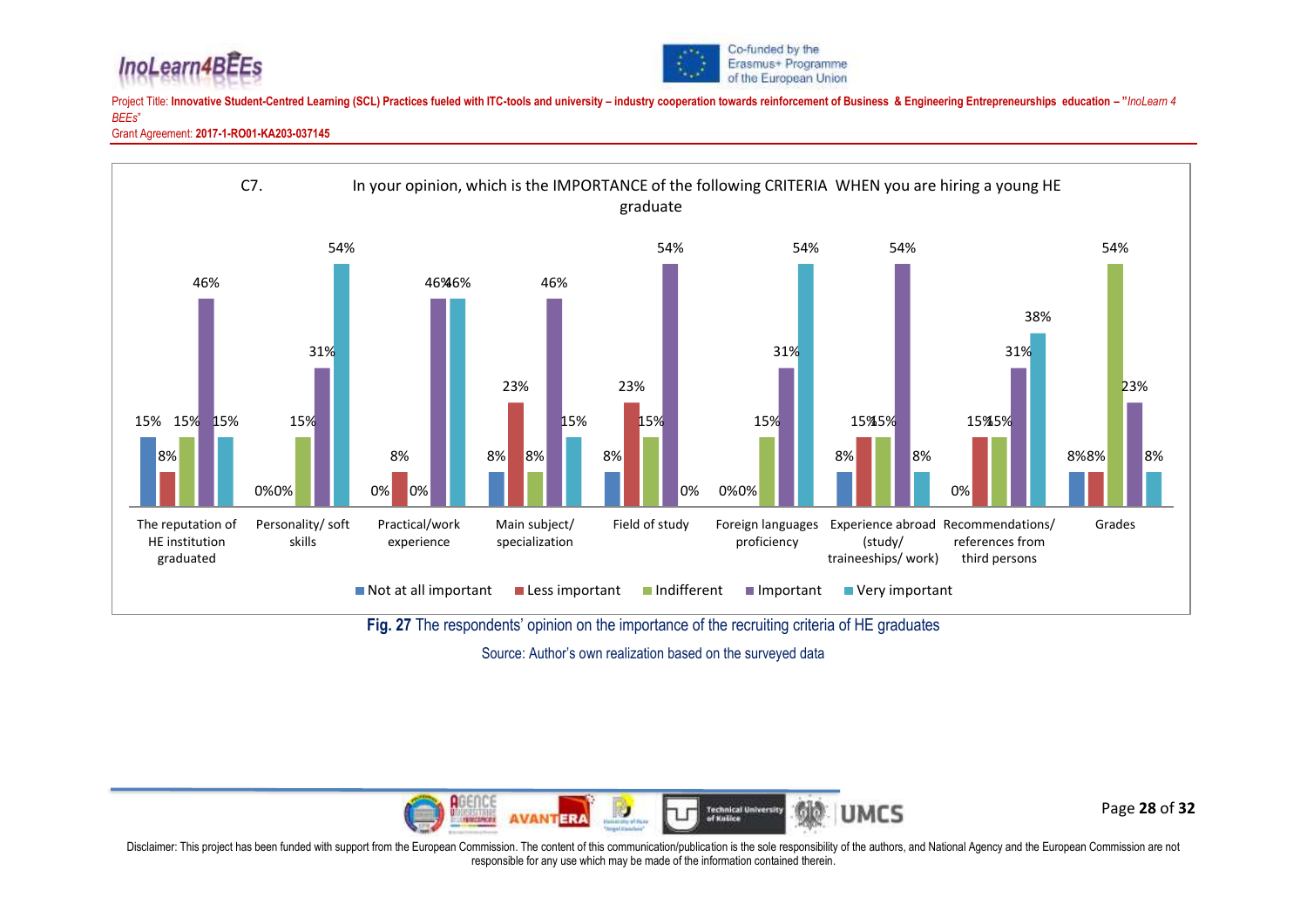



Page **29** of **32**

UMCS

Project Title: **Innovative Student-Centred Learning (SCL) Practices fueled with ITC-tools and university – industry cooperation towards reinforcement of Business & Engineering Entrepreneurships education – "***InoLearn 4 BEEs*" Grant Agreement: **2017-1-RO01-KA203-037145**



**Fig. 28** The respondents' opinion on the importance of the recruiting criteria of HE graduates (only positive answers: "Important" and "Very important")

Source: Author's own realization based on the surveyed data

In the opinion of respondents the most important criteria when young HE graduates are hiring are (fig. 28): practical/work experience (92%), personality/soft skills (85%) and foreign languages proficiency (85%). Important are also recommendations (69%), experience gained abroad, main specialization and the reputation of HE institution (62%).

### **5. Conclusion from thematic map:**

- **one document** with the conclusion from practitioners and professionals, part of the thematic map.

- Overall positive view of business failure is visible, with nearly half of respondents pointing to business failure as only a learning experience that may be beneficial for future endeavors and only 18% pointing that it I perceived as failure that may break career
- Over a quarter of respondents pointed to the answer that in polish culture business failure is perceived as denotation of lack of entrepreneurial skills – an answer that can be both interpreted as objective approach of role of failure as verification method of one's entrepreneurial abilities, but can be also interpreted as perception of failure as a learning experience that rise awareness of skills needed for future entrepreneurial activities.
- Despite relatively positive cultural perception of business failure fear of failure is the most significant barrier pointed to by respondents, both among first barriers in order of importance and in joint ranking. Even if failure is culturally perceived as learning experience and therefore even positive step in developing entrepreneurial endeavor it's still one feared of and strongly preferred to be avoided. As fear of failure is perceived as the most significant barrier to entrepreneurship it should be reflected in entrepreneurial education curriculum.

Disclaimer: This project has been funded with support from the European Commission. The content of this communication/publication is the sole responsibility of the authors, and National Agency and the European Commission are not responsible for any use which may be made of the information contained therein.

**Technical Un**<br>of Košice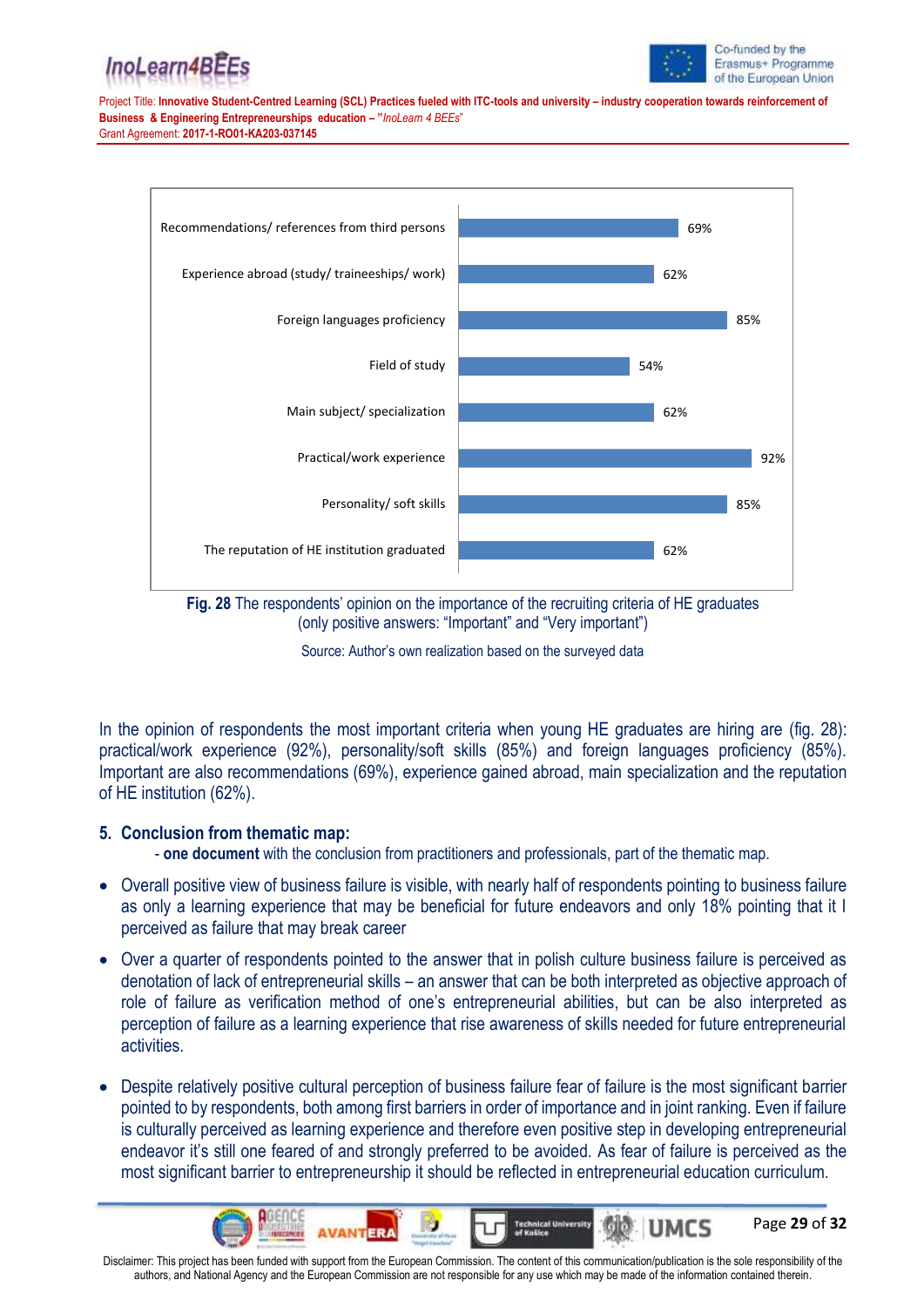



Page **30** of **32**

Project Title: **Innovative Student-Centred Learning (SCL) Practices fueled with ITC-tools and university – industry cooperation towards reinforcement of Business & Engineering Entrepreneurships education – "***InoLearn 4 BEEs*" Grant Agreement: **2017-1-RO01-KA203-037145**

- Among most important barriers the dominant ones are those of internal character: fear, lack of skills, experience or business idea. The external and objective factors are of secondary importance. Provided answers reflect respondent's high self-awareness regarding need for knowledge, skills and information. That stresses the need of proper entrepreneurial education that would allow for development of necessary abilities, skills and attitudes.
- Relatively high perception of lack of business idea as an important barrier for entrepreneurship may reflect high market maturity and awareness of respondents regarding need for business innovation. It stresses importance of including design thinking in entrepreneurial education curriculum.
- The most common negative factor pointed by respondents is lack of human resources with 92% of overall occurrence. This indicator can reflect both the low level of unemployment, as well as general lack of availability of high quality human resources. Confirmation can be found in steadily rising wages, especially among specialist in IT sector, whose knowledge and services could be crucial for many new innovationdriven enterprises. It is possible that inclusion of HR practices may be a valuable addition to entrepreneurial curricula that would benefit future growth of established enterprises.
- High perceived market competition requires to include in entrepreneurial education variety of tools for developing innovative business ideas, models, and innovative products.
- The common perception of occasional administrative/legal burdens as negative factor call for inclusion of basic legal preparation in entrepreneurial education curricula.
- High perception of investment in research and development and product/services market testing as reliable solutions for business development obstacles may represent the need for innovation development as the way of dealing with competitive markets. It could be confirmed be also strong belief put into design of new product/services and improvement od company's internal processes as possible solutions.
- Relatively low perception of training of staff on entrepreneurship contrasts with above and may be result of perception of entrepreneurial activity as limited only to activities related with establishing the company or ones done only by higher management, therefore limiting entrepreneurial potential available in existing companies. Rising awareness of potential benefits of intrapreneurship may be necessary component of entrepreneurial education to free this hindered potential.
- Highest level of investment is connected with" hard" investments buying new machines, equipment and software, followed by necessary employee training. Investments in R&D and new products or services that can be innovative are secondary to those aforementioned.
- Despite common problems with human resources talent acquisition is rarely pointed among investments. Probably companies prefer to invest in own current employees through necessary training that is pointed as second most common investment.
- Overall strong trend for introducing innovation is visible, with especially in the area of new services and organizational methods. The smallest number of respondents introduced innovation during last two years in area of marketing strategy, but it may be caused by long-term strategical approach. In general it is possible to observe than majority of respondents decided to introduce innovation that would both affect products or services or have internal nature.

Disclaimer: This project has been funded with support from the European Commission. The content of this communication/publication is the sole responsibility of the authors, and National Agency and the European Commission are not responsible for any use which may be made of the information contained therein.

**AVANTERA** 

**Technical Un**<br>of Košice

WA UMCS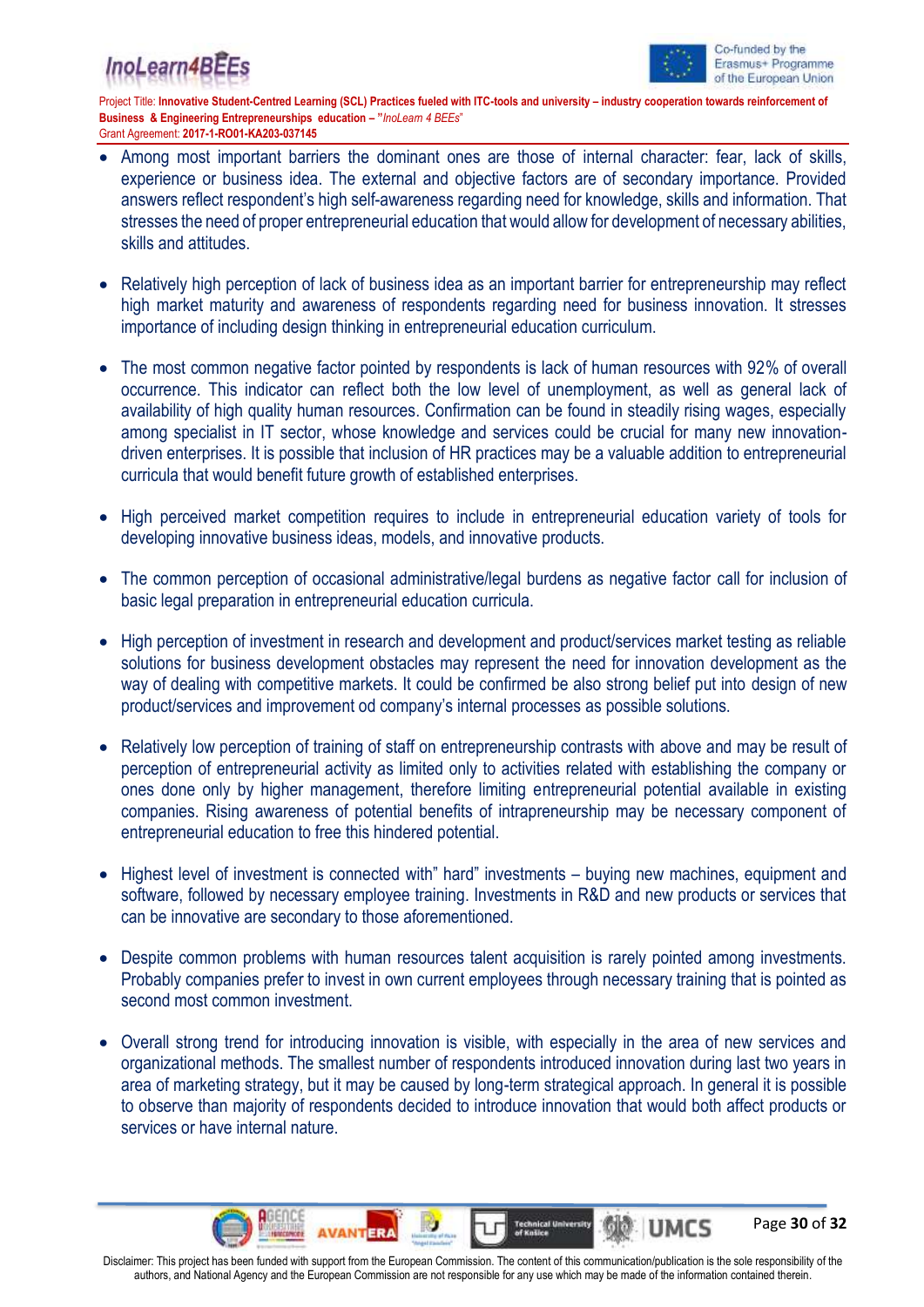## InoLearn4B



Page **31** of **32**

Project Title: **Innovative Student-Centred Learning (SCL) Practices fueled with ITC-tools and university – industry cooperation towards reinforcement of Business & Engineering Entrepreneurships education – "***InoLearn 4 BEEs*" Grant Agreement: **2017-1-RO01-KA203-037145**

- It is possible to observe that respondents are more than aware of potential of new business models and customer requests as future drivers of company growth. Design thinking may be crucial to provide skills to develop such models and ability to provide for future customer needs.
- High number of responses related with market potential may reflect positive predictions regarding future market growth and therefore should have negative impact on perceived probability of failure and fear of failure.
- The main perceived barriers for future company development are ones related with availability and quality of human resources followed by availability of financial resources – that's reflect general positive perception of future market and company's development
- Despite common perception of availability of human resources as both existing and potential future barrier for company development only 3% of respondents pointed to improvement of internal processes including HR processes as development action undertaken in next period.
- In general respondents pointed to positive attitude toward working tasks as much more important attitude related with job than tenacity or perseverance. It seems that the positive attitude, sense of initiative and hardworking are most demanded attitudes. Such attitudes are more connected with undertaking new tasks and endeavors with possible different results. In contrast tenacity and perseverance are connected with finishing or supporting existing tasks.
- Respondents pointed the highest satisfaction levels regarding young HE graduates attitudes at work at positive attitude toward working tasks, sense of initiative and hardworking – the same three attitudes they found as most important.
- Apart from the written argumentations skills, sector specific skills and knowledge, critical thinking and punctuality and seriousness in performing job tasks respondents show satisfaction with HE graduates skills level at work. Except for sector specific skills and knowledge those skills require special attention when considering construction of HE curricula.
- Additionally, future HE graduates should be equipped with better skills in the areas of planning and organizational skills, decision making skills and synthetic thinking to meet market expectations.
- It is possible to observe general satisfaction of employers with computer and foreign language skills, interpersonal skills as communication and teamwork, although satisfactory are second to those.
- Main area of potential improvement of HE graduates skills is mostly in the area of critical and synthetic thinking and decision making skills – a set of skills that may be increasingly required by the future market and more responsible and independent work tasks.
- Surprisingly respondents pointed to areas directly connected with HE (grades, reputation of HE institution, field of study, specialization) as least important recruitment criteria, while the most important being practical experience, foreign language proficiency and personality and soft skills. As foreign language proficiency of HE graduates is highly rated by employers the additional care in construction of future curricula should be put on inclusion of practical experience and soft skills development.

Disclaimer: This project has been funded with support from the European Commission. The content of this communication/publication is the sole responsibility of the authors, and National Agency and the European Commission are not responsible for any use which may be made of the information contained therein.

**Technical Un**<br>of Košice

WA UMCS